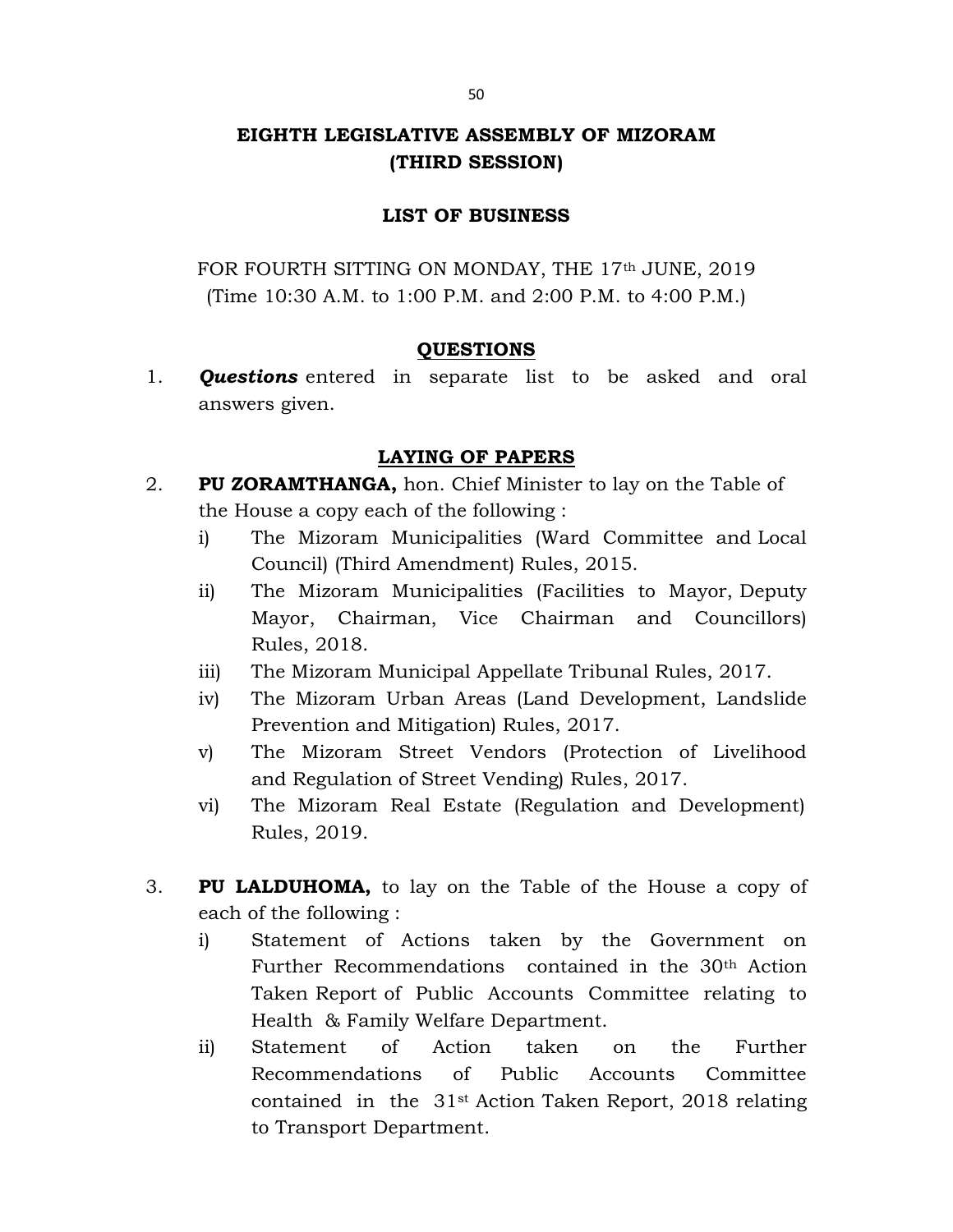## PRESENTATION OF REPORT

4. Dr. ZR. THIAMSANGA to present to the House the Third Report on Action taken by the Government on the recommendations contained in the Twentieth Report of the Subject Committee-III of the Seventh Legislative Assembly of Mizoram relating to HIV/AIDS under Health & Family Welfare Department.

#### FINANCIAL BUSINESS

# GENERAL DISCUSSION ON THE BUDGET FOR THE YEAR 2019-2020.

5. General Discussion on the Budget for the year 2019-2020 (to commence)

….

S.R. ZOKHUMA Commissioner & Secretary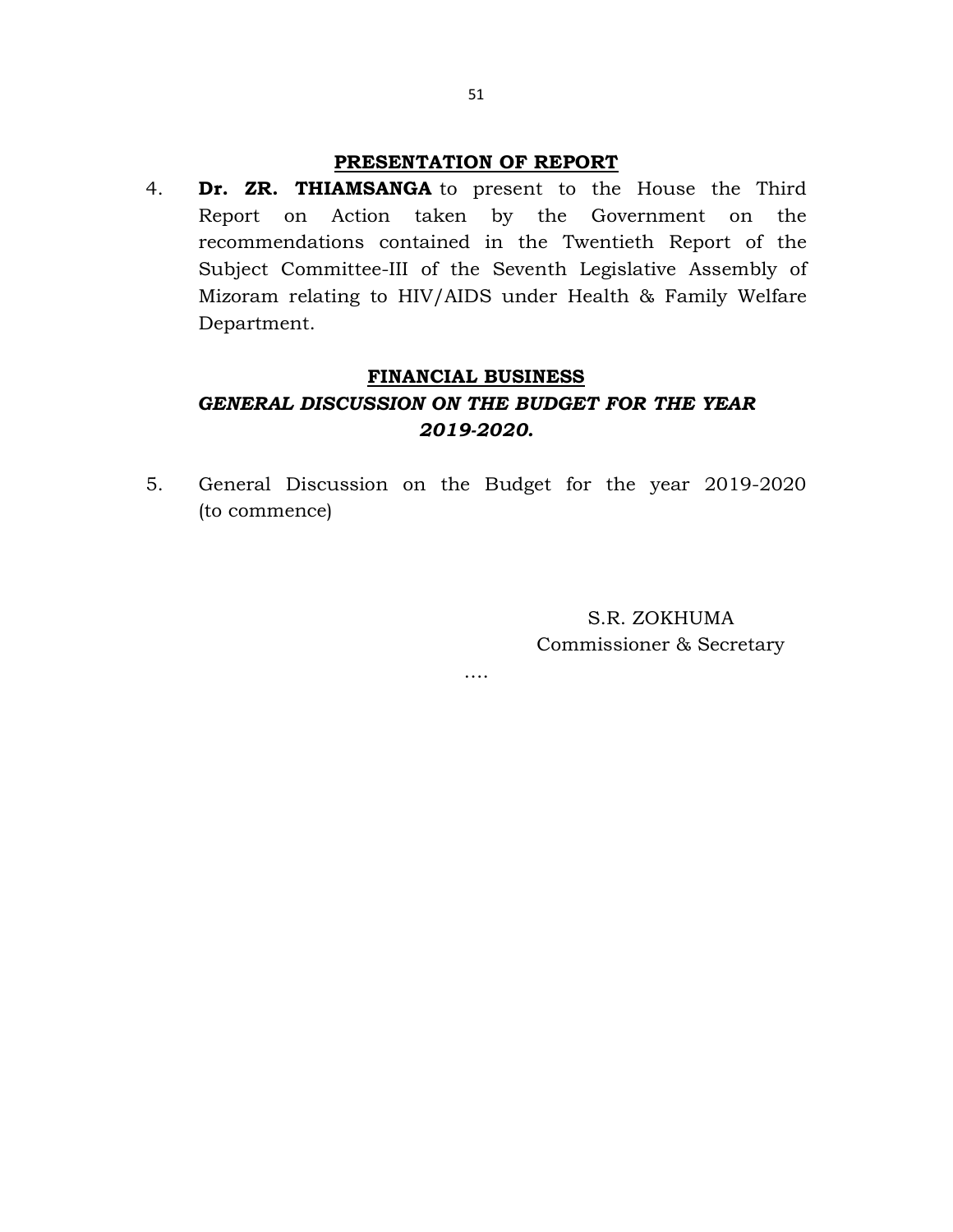SPEAKER : 'But as for you, speak the things which are proper for sound doctrine'

Titus 2:1

We will start with Question Hour. The first question is shared by the hon. members Pu Vanlalhlana and Er. H. Lalrinawma. As a senior member, Pu Vanlalhlana will ask.

PU VANLALHLANA : Thank you, Pu Speaker. Will the concerned Minister of Sericulture Department be pleased to state: -

- a) Number of silk farmers in Mizoram?
- b) The amount harvested from silk farming?
- c) Initiatives taken in various districts and the benefit enjoyed by the farmers?

SPEAKER : The concerned Minister will answer the question.

- Dr. K. BEICHHUA, MINISTER: Pu Speaker, the answer is as follow
	- a) There are 5,651 Nos. families engaging on silk farming and as the main source of income generation.
	- b) Silk production in Mizoram during 2018 2019 are as follows: -

| i) Mulberry | -                        | 43.46 mts. (43,465.95 kgs)         |
|-------------|--------------------------|------------------------------------|
| ii) Muga    | $\sim$                   | 1,88,480 Nos.                      |
| iii) Eri    | $\overline{\phantom{0}}$ | $0.67$ mts. $(665.78 \text{ kgs})$ |

#### c) Nos. of beneficiary in different districts such as:–

### 1. Mulberry (under ISDP)

|   |    | $\ddot{i}$          | Lunglei      |  | 350 Nos. |
|---|----|---------------------|--------------|--|----------|
| ۰ |    | $\ddot{\mathbf{i}}$ | Serchhip     |  | 100 Nos. |
|   |    | iii)                | Lawngtlai    |  | 50Nos.   |
|   |    | iv)                 | Kolasib      |  | 50Nos.   |
|   |    | V)                  | Mamit        |  | 50Nos.   |
|   |    |                     | <b>TOTAL</b> |  | 600 Nos. |
|   |    | 2. Under INSDP:     |              |  |          |
|   |    | $\ddot{1}$          | Champhai     |  | 600 Nos. |
|   |    | $\overline{11}$     | Aizawl       |  | 400 Nos. |
|   | 3. | Muga:               |              |  |          |
|   |    | $\ddot{i}$          | Aizawl       |  | 100 Nos. |
|   |    | $\ddot{\mathbf{i}}$ | Kolasib      |  | 140 Nos. |
|   |    | $\overline{111}$    | Lunglei      |  | 60Nos.   |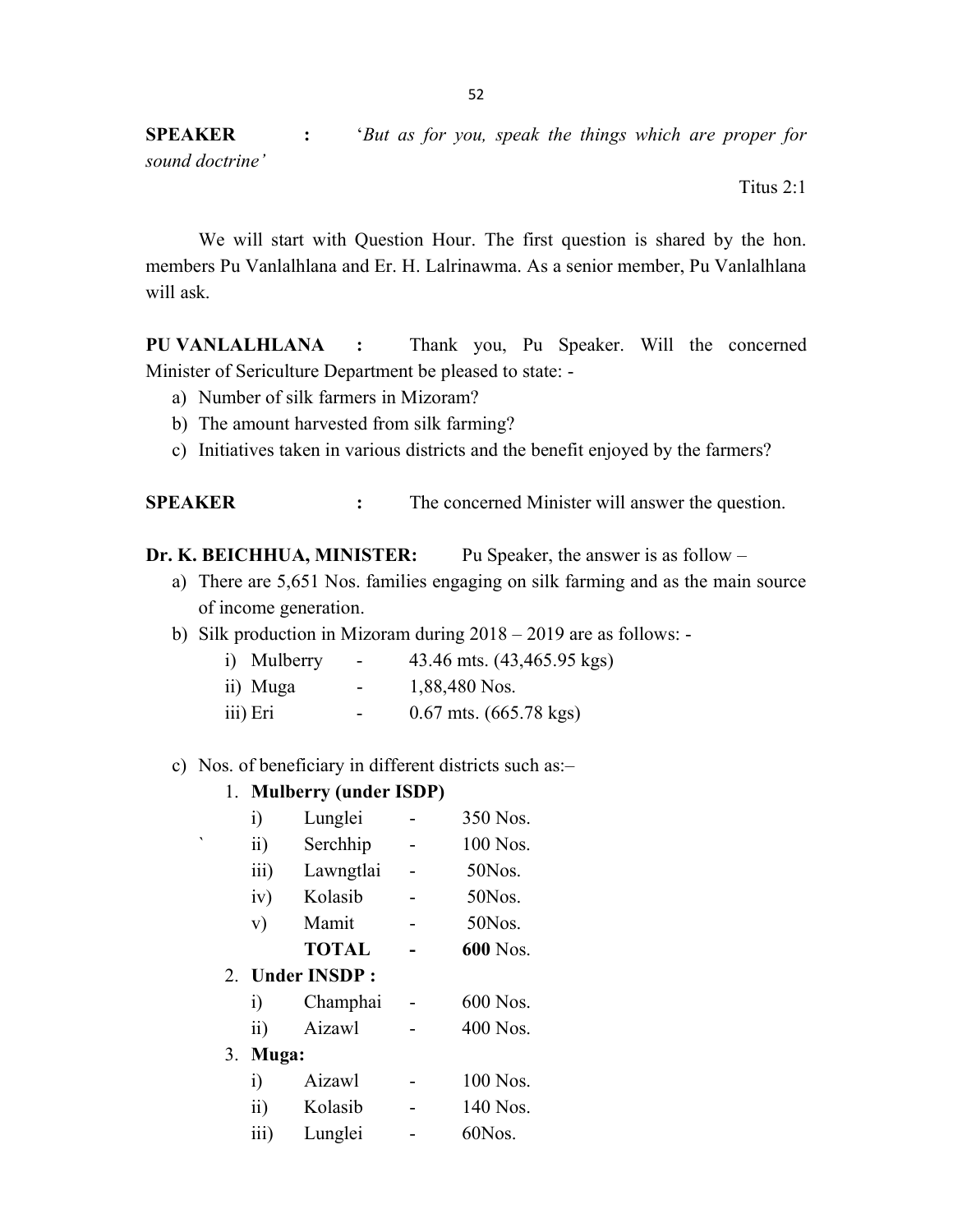|            | <b>TOTAL</b> |   | <b>500</b> Nos. |
|------------|--------------|---|-----------------|
| $\rm{vi})$ | Champhai     |   | 60Nos.          |
| V)         | Serchhip     | ۳ | 60Nos.          |
| iv)        | Mamit        |   | 60Nos.          |
|            |              |   |                 |

SPEAKER : The hon. Member Pu F. Lalnunmawia is next.

Prof. F. LALNUNMAWIA: Will the concerned Minister of DM & R be pleased to state:-

 If there is any plan of safety measure to prevent landslide which recurs at Ngaizel?

SPEAKER : The concerned Minister may answer the question.

PU LALCHAMLIANA, MINISTER : Pu Speaker, the answer is –

 Yes, precautionary measure on landslide at Ngaizel is being taken by DM & R Department.

SPEAKER : Supplementary question.

Prof. F. LALNUNMAWIA: Pu Speaker, as per a speculative study on the condition of Ngaizel quarry, it is believed that there is another impending landslide which may occur any time. So, in order to prevent another major catastrophe, is it possible to take up a study on the layers of the soil? I have also discussed the matter with the concerned engineer and it is wise to have a frequent inspection, and if possible by enforcing any of the unsaved cliffs with wire mesh to prevent further accidents. I suggest the same procedure is applied for Midumkham of Hmuifang. Thank you.

SPEAKER : The hon. Member, Pu Lalchhuanthanga.

PU LALCHHUANTHANGA: Thank you, Pu Speaker. Is it suggestive to deploy the adventure clubs to clear off any of the impending rocks on the aforesaid cliffs?

SPEAKER : The hon. Member, Dr. Vanlaltanpuia.

Dr. VANLALTANPUIA : Pu Speaker, if there is any fund provision for improvement of sinking area near Zotlang Tourist Lodge, Lunglei? There is a similar landslide prone area on the road near Mualthuam which connects the Southern area.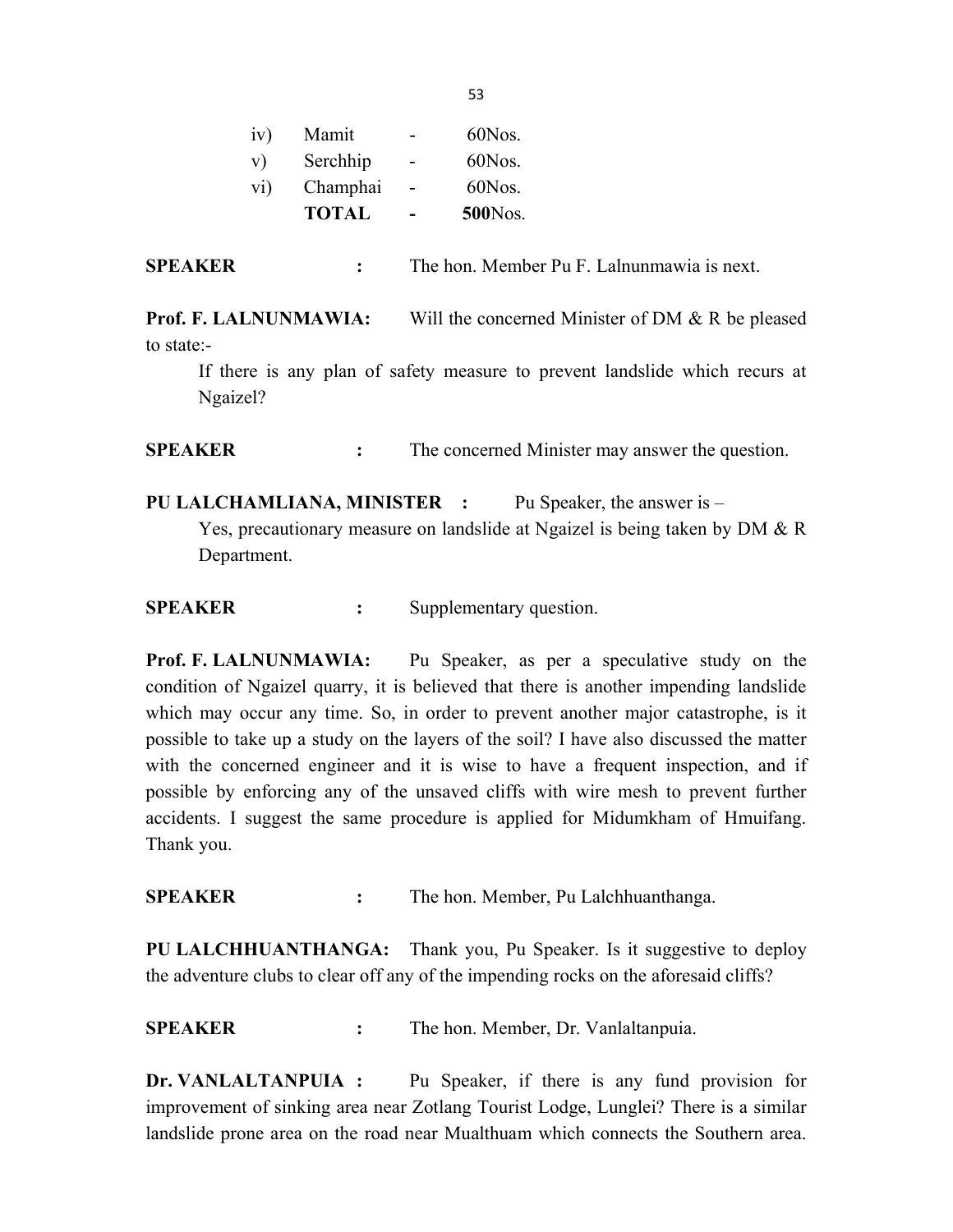So, is it possible to allocate fund provision for this area? Pu Speaker, I would also suggest providing Disaster Response Vehicle in every district. At the same time, I ask if it is possible to speed up the procedure of disbursing fund provisions for disaster management for different areas so that it is used on time. There are also instances in which some houses needs dismantling to prevent further affect of landslide. So, is there any provision under State Disaster Mitigation Fund to compensate such families?

SPEAKER : The concerned Minister to answer it.

PU LALCHAMLIANA, MINISTER : Pu Speaker, regarding Ngaizel quarry, a study team was formed last year on  $26<sup>th</sup>$  July but not under the District Disaster Management Authority of DC Office. So, there is a plan for in-depth study of this area. And, on 22<sup>nd</sup> May, Engineer-in-Chief of PWD, Director of DM&R and the officials from Geology & Mining visited the site and concluded that DPR should be made for this purpose. So, steps are taken in this regard.

It is a good idea of deploying the Adventure clubs and will be noted. As of wire mesh to cover the prone areas, it is wise for our DCs, Disaster Management Deptt. and other concerned officials to verify the required materials for that purpose.

Regarding the question raised by Dr. Vanlaltanpuia, no fund provision is made particularly for Zotlang, Lunglei but for Mualthuam, it will be allocated from Disaster Mitigation Fund. I am regretted to mention that we are, at present unable to provide the disaster response vehicle to every district and the only immediate solution we can come up with at the moment is providing silpauline to any of the disaster areas. Another problem is providing a relief fund which could not be made on time due to process of files which need to go through various stages.

Regarding fund provision for dismantling a house, the case will be examined. Thank you.

SPEAKER : Dr. ZR. Thiamsanga to ask starred Question.

Dr. ZR. THIAMSANGA : Pu Speaker, will the concerned Minister of Horticulture Department be pleased to state –

 If there is any plan to upgrade sub-Divisional Horticulture Office of Champhai to a full-fledged Divisional Horticulture office?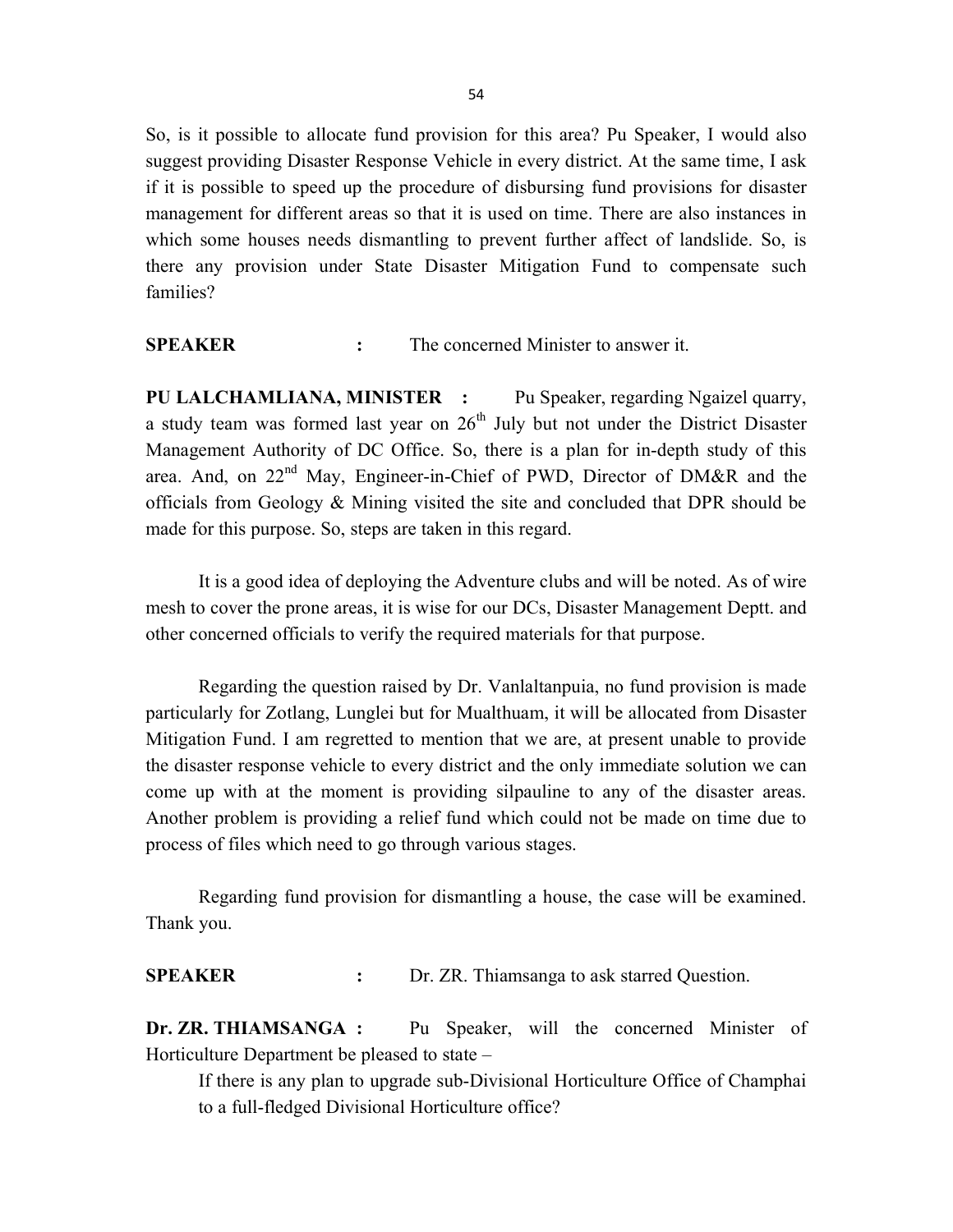| The concerned Minister will answer it. |
|----------------------------------------|
|                                        |

PU ZORAMTHANGA, CHIEF MINISTER : Pu Speaker, the answer is - Proposal is submitted to the Central and we are waiting for the outcome.

SPEAKER : Pu Lalrintluanga Sailo, the hon. Member.

PU LALRINTLUANGA SAILO: Pu Speaker, it is possible that Horticulture Divisional Office at Tuidam is shifted to Mamit, our District capital? Plus, may the office of Horticulture Divisional and sub-Divisional be placed where SDO (Civil) administration is there? May the SDHO office be placed at West Phaileng?

SPEAKER : The hon. Member, Pu Lalduhoma.

PU LALDUHOMA : Pu Speaker, I have visited Thenzawl Horticulture College while it was still under construction and I have even questioned regarding the financial and physical achievement, the proposed time of the second phase, name of the contractor and the estimated time of completion. Unfortunately, the officer incharge kindly answered that it is under the Central Agriculture College of Imphal and regarding name of the contractor or the proposed time for completion etc. is out of his knowledge. So, I now ask the same questions with hopes for a specific answer.

SPEAKER : Hon. Member, Dr. Vanlalthlana.

Dr. VANLALTHLANA : Thank you, Pu Speaker. Will the concerned Minister of Horticulture Department be pleased to state –

 If the hon. Minister could make alternative arrangement for the office of Anthurium Grower Association in Ramhlun North Market building so that roadside vegetable sellers are accommodated in it?

SPEAKER : The concerned Minister to answer it.

PU ZORAMTHANGA, CHIEF MINISTER : Pu Speaker, on the question raised by Pu Rintluanga, it may be noted that there are offices established in the areas where the projects and workloads are high, SE and EE offices thus are placed there. Anyway, taking into account of the points he had mentioned, we will review the matter.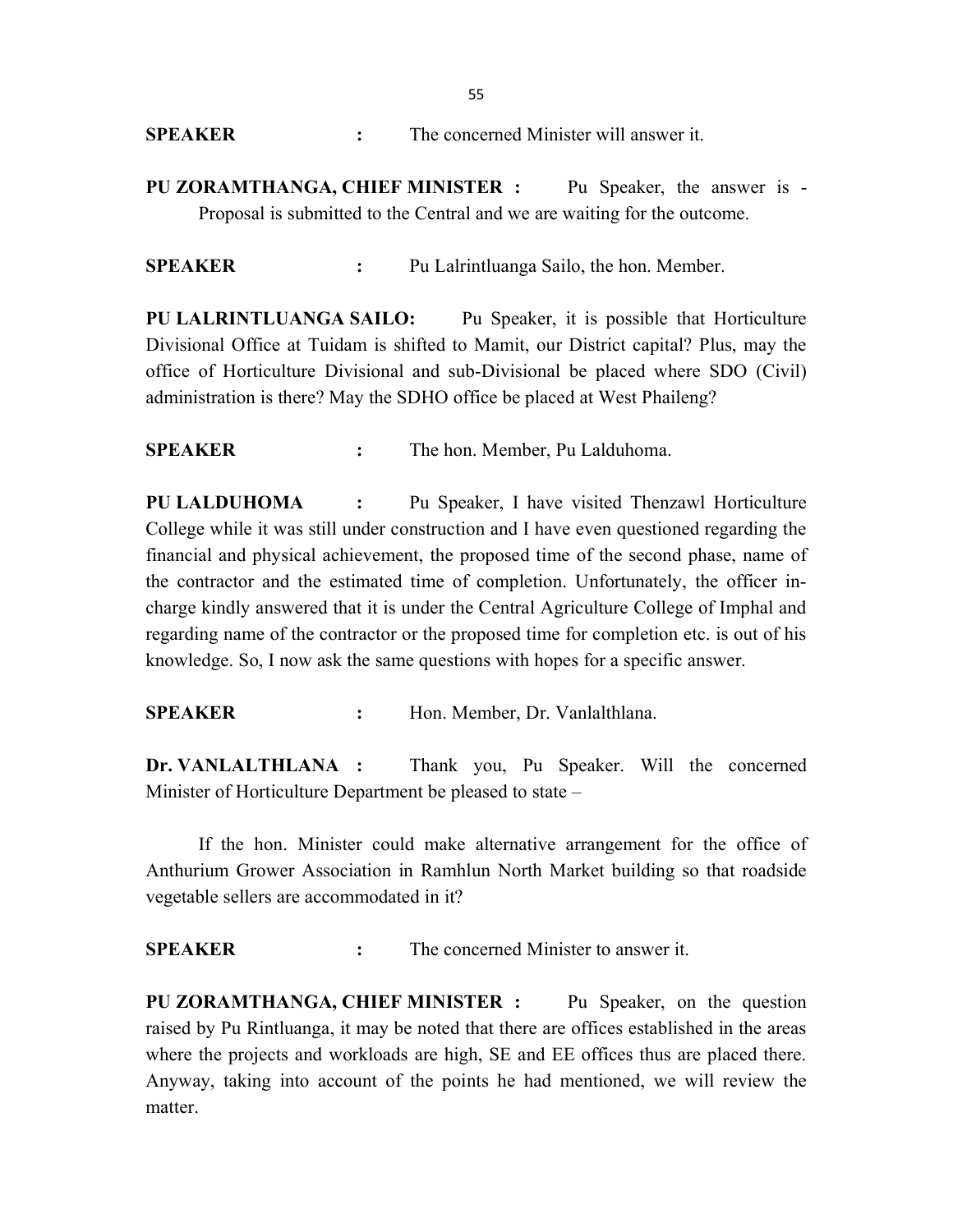Regarding the question on Horticulture College at Thenzawl, I too have clearly stated on the note sheet that answer should be provided to the questions of the hon. Member and we are waiting for the reply.

As of Ramhlun Market, the building is meant for marketing and should be used accordingly; the concerned authority should find alternative arrangement for such offices. Regarding upgradation of Horticulture sub-Divisional Office of Champhai, it has often been discussed at the department level but since our budget for this year has not even been passed, it is not possible to make any conclusion. However, any suggestion is welcomed to this concern. Thank you.

SKEAKER : Pu C. Lalmuanpuia, hon. Member.

PU C. LALMUANPUIA : Will the concerned Minister of Disaster Management & Rehabilitation Department be pleased to state –

- a) If the government certainly has in mind to strengthen land sinking area at Hunthar Veng which recurs every year?
- b) If so, what is the estimated time to begin work?

SPEAKER : The concerned Minister may answer the question.

PU LALCHAMLIANA, MINISTER : Pu Speaker, the answer is as follows:–

- a) Yes, the government has a plan to strengthen land sinking area at Hunthar.
- b) Detailed project was submitted to the Central Government and approval of the National Disaster Management Agency is received on the 2<sup>nd</sup> May, 2019. The work will soon be started as sanctioned has already been received.

SPEAKER : Pu Vanlalhlana.

PU VANLALHLANA : Pu Speaker, may the concerned Minister of DM&R take initiative on inspection of Durtlang rock cliff and take preventive measure from falling rocks?

SPEAKER : Pu ZR Thiamsanga.

Dr. ZR. THIAMSANGA : Thank you, Pu Speaker. May the concerned Minister make initiative for strengthening a rock cliff of Thakthing area? I suggest transforming the cliff into a scenic view with a purpose to beautify our city.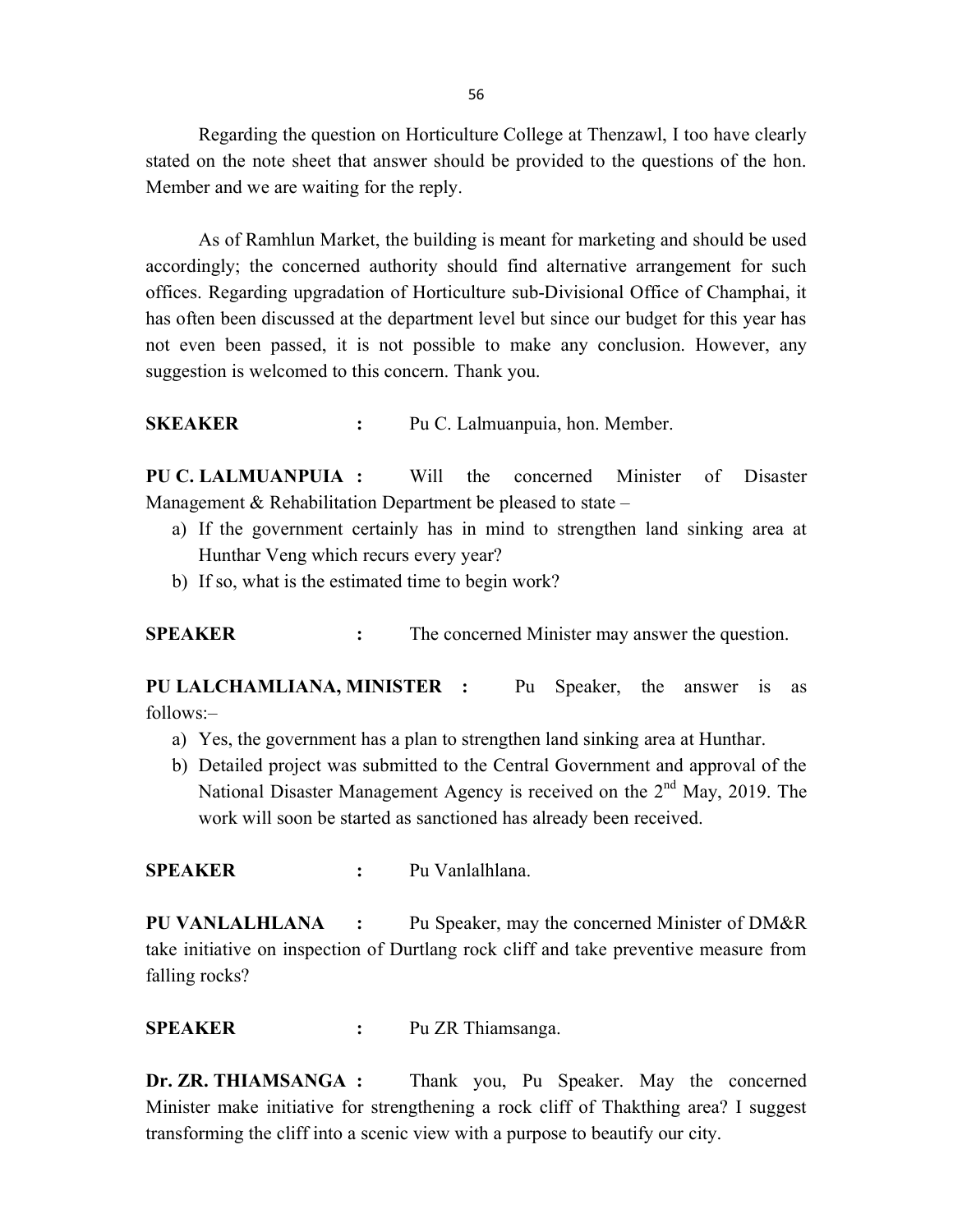### SPEAKER : Pu C. Lalmuanpuia, hon. Member.

PU C. LALMUANPUIA : Pu Speaker, with the coming of rainy season, what preventive measure has been taken so far?

SPEAKER : The concerned Minister to answer the question.

PU LALCHAMLIANA, MINISTER : Pu Speaker, regarding Durtlang stone quarry, it is better if our experts visits the site for necessary precautions. As of Thakthing stone quarry, I believe it is wise to consult the Urban Development Department.

Regarding land sinking area at Hunthar Veng, experts suggests we established a core committee with the Commissioner of DM&R, PWD and Geology. At the moment, the site is covered with silpauline to prevent further landslide. Thank you.

SPEAKER : Next is, Pu VL. Zaithanzama, hon. Member.

PU VL. ZAITHANZAMA: Thank you, Pu Speaker. Will the concerned Minister of Art  $&$  Culture be pleased to state –

- a) If there is any fund provision from the Central for the celebration of our State festivals?
- b) If any, the amount received for the purpose and the amount allocated for a year?
- c) If there is a way to organize the Chapchar Kut celebration so that more people could take part in it?

SPEAKER : The concerned Minister to answer it.

- PU R. LALZIRLIANA, MINISTER: Pu Speaker, the answer is as follows
	- a) Mizoram does not receive any central fund for the celebration of our festivals.
	- b) Nil.
	- c) ChapcharKut is celebrated according to the programmes set by the Organizing Committee and there is a way of celebrating Chapchar Kut festival in which more people can take part in it.

SPEAKER : Supplementary question from Pu VL. Zaithanzama.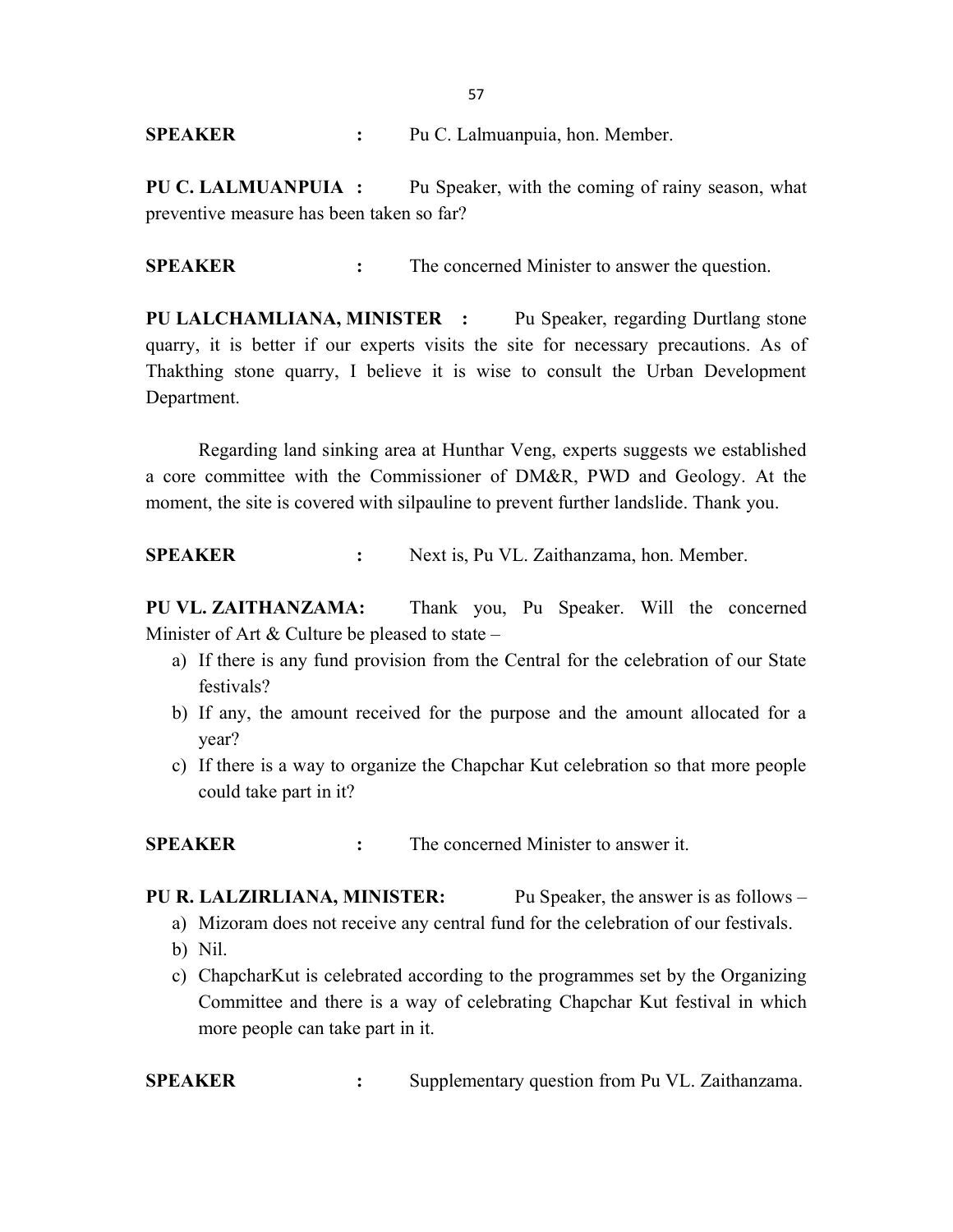PU V.L. ZAITHANZAMA: Pu Speaker, is it possible to set up a particular area for the celebration of our festivals like Chapchar Kut and for other important events?

SPEAKER : The hon. Member, Pu Andrew H. Thangliana.

PU ANDREW H. THANGLIANA: Thank you, Pu Speaker. We have heard of financial provision from the central the like for Hornbill Festival of Nagaland. Anyway, my question for the concerned Minister of Art & Culture Department is - Whether the department continues with training course being given under Music  $\&$ Fine Art; if so, is there means to acquire more and updated musical instruments for such training?

SPEAKER : The concerned Minister may answer the question.

PU R. LALZIRLIANA, MINISTER: Thank you, Pu Speaker. My answer to the question of hon. Member, Pu V.L. Zaithanzama is - There is no other suitable area for the celebration of our festivals at the moment. As mentioned earlier, it is wise for us to look for other suitable areas so that it does not bring problem for the general people.

 Regarding the question of hon. Member, Pu Andrew, so far, there is no fund provision coming from the Central except from NEC. As of procuring more and updated musical instruments for Music  $\&$  Fine Arts, it is our priority to do so if fund is available.

SPEAKER : Er. H. Lalzirliana.

Er. H. LALZIRLIANA : Thank you, Pu Speaker. Will the concerned Minister of Home Department be pleased to state - If it is possible to place a Police Outpost at Rajiv Nagar?

SPEAKER : The concerned Minister to answer it.

PU LALCHAMLIANA, MINISTER: Pu Speaker, it is not possible at the moment to establish a Police Outpost at Rajiv Nagar.

SPEAKER : Pu Lalrintluanga Sailo, hon. Member.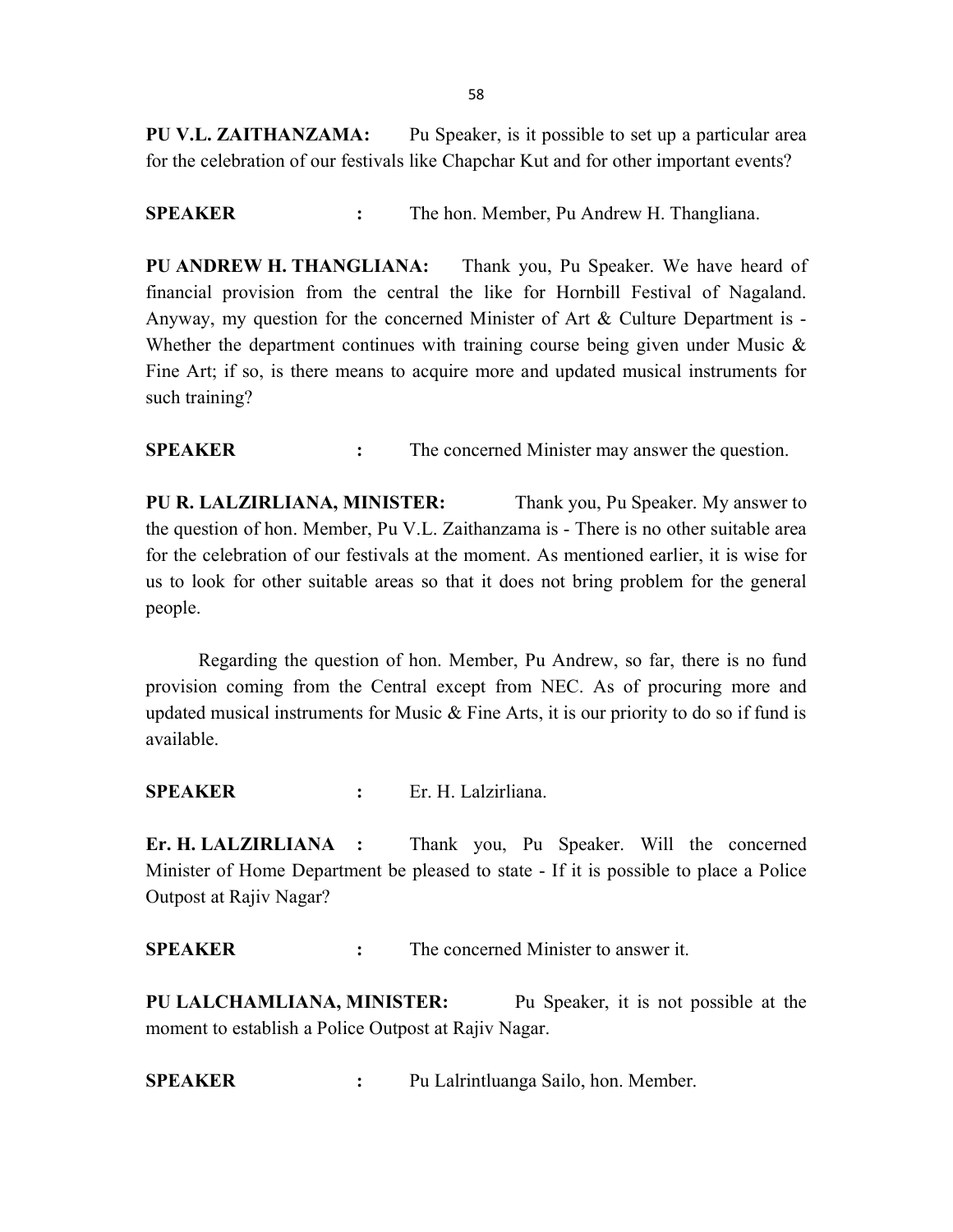PU LALRINTLUANGA SAILO: Thank you, Pu Speaker. Will the concerned Minister of Home Department be pleased to state –

 If there is a plan to place a Police Station/Outpost within Reiek Block as most of the criminal cases registered at Kulikawn Police Station are referred to West Phaileng Police Station?

SPEAKER : The hon. Member, Dr. Vanlalthlana.

Dr. VANLALTHLANA : Pu Speaker, will the concerned minister be pleased to state - If there are any foreigners entering Mizoram but not as tourists? If so, how many are there and where do they come from?

SPEAKER : Supplementary question from Pu H. Lalzirliana.

Er. H. LALZIRLIANA : Pu Speaker, Rajiv Nagar is a border town and we have had faced many problems as the area is occupied mostly by the Chakmas and Brus. I want the hon. Minister to note the importance of this region, and if possible, to place a Police Outpost here to cover up to Tuipuibari and Dampa Rengpui.

SPEAKER : The concerned Minister to answer the question.

PU LALCHAMLIANA, MINISTER: Pu Speaker, my answer to the question of Pu Lalrintluanga is –

 Yes, there is a proposal to set up an Outpost at North Kanghmun which is within the area of Reiek BDO.

 As of foreigners, the number of Burmese foreigners as per the record of the Assam Rifles and DC office is slightly different and verification is being processed. Some said they are about 238 and the other said 228. Anyway, we have received instruction from the Central Government to deport them and immediate action will be taken.

Regarding Police Outpost at Rajiv Nagar, initiative has been made but since most of the areas are of private property, the government has to acquire the land at a very high cost. In case to emergency, we at least have  $5<sup>th</sup>$  IR Battalion at Tuipuibari to maintain the situation. The government has also taken various initiatives in this regard but due to financial crisis, it is difficult to implement as desired. Thank you.

SPEAKER : Pu Lalduhoma, hon. Member.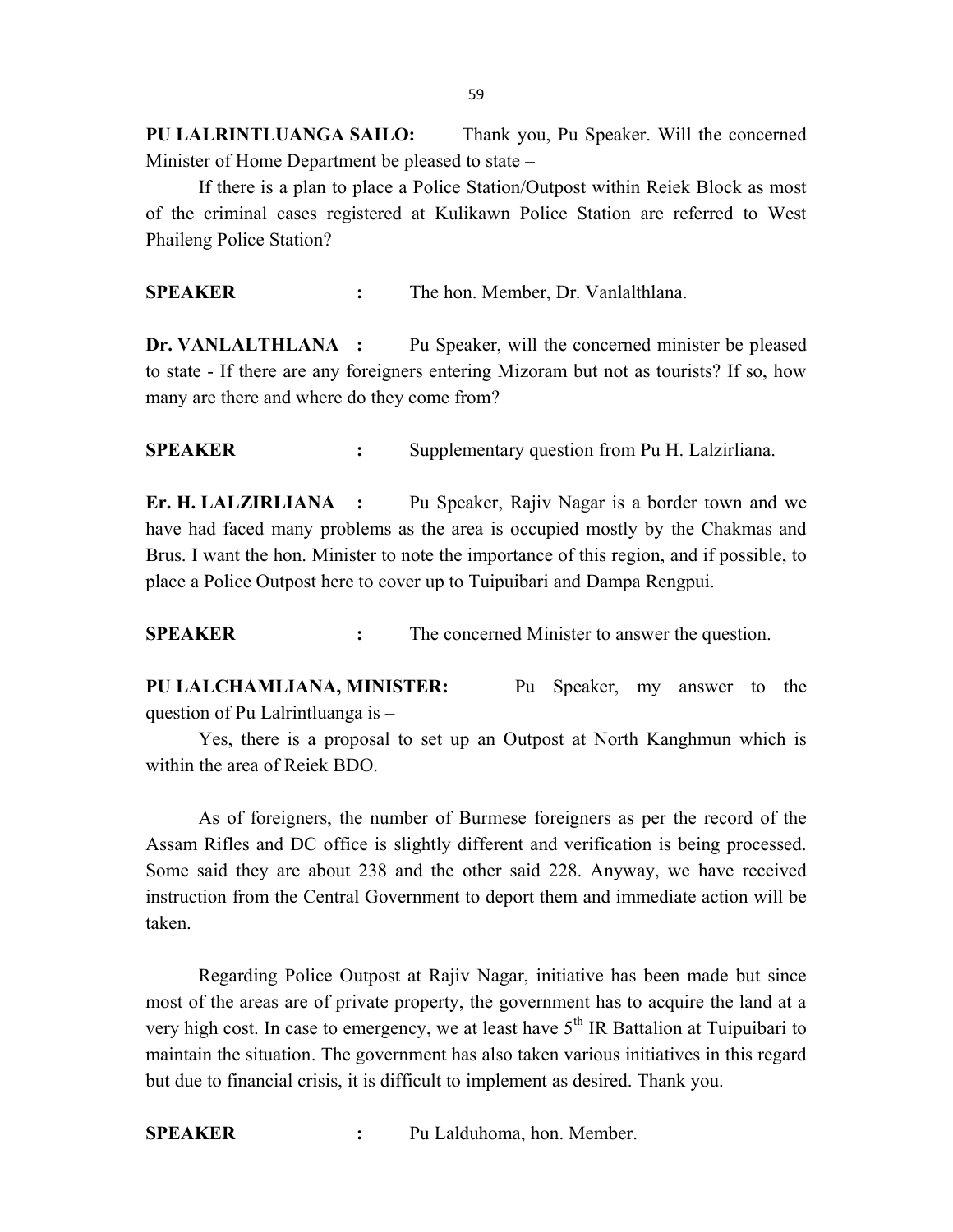PU LALDUHOMA : Thank you, Pu Speaker. Will the concerned Minister of Home Department be pleased to state –

- a) Nos. of valid ILP holders in Mizoram?
- b) If there are any who does not have ILP but remains in Mizoram?
- c) If there is any plan for computerization of processing ILP?

SPEAKER : The concerned Minister may answer the question.

PU LALCHAMLIANA, MINISTER: Thank you, Pu Speaker. The answer is as follows: –

- a) At present, there are 21,757 Nos. valid ILP holders in Mizoram.
- b) The concerned DC issued 135 Nos. ILP through Home Department with 2 years validity w.e.f. May, 2017 to May, 2019. During January to May, 2019, there were 1,893 Nos. without ILP were sent back. Since then, we have no record of such case.
- c) Yes, initiatives have been made to computerize the process of ILP.

SPEAKER : Supplementary question.

PU LALDUHOMA : Pu Speaker, may the department conduct surprise checking of ILP? I opine it is also wise to be more stringent on issue of ILP and particularize the validity of any ILP to maintain smooth and efficiency in the administration like the Central government deals with FRRO. So, when will computerization of the system be implemented?

SPEAKER : Pu Lalrinsanga Ralte.

PU LALRINSANGA RALTE: Pu Speaker, we have sub-Jail building at Vairengte but remain unutilized due to its location close to the border. May the government consider putting this sub-Jail at Vairengte into function? Secondly, may IR Headquarters be set up within the premise of a vast area of land owned by the Home Department? I believe this will contribute a great deal in protecting our borders. May the government consider the case?

SPEAKER : Now, the concerned Minister to answer the question.

PU LALCHAMLIANA, MINISTER: Pu Speaker, to start with, let me reply to the question of Pu Lalrinsanga that there is no plan as yet for setting up sub-Jail at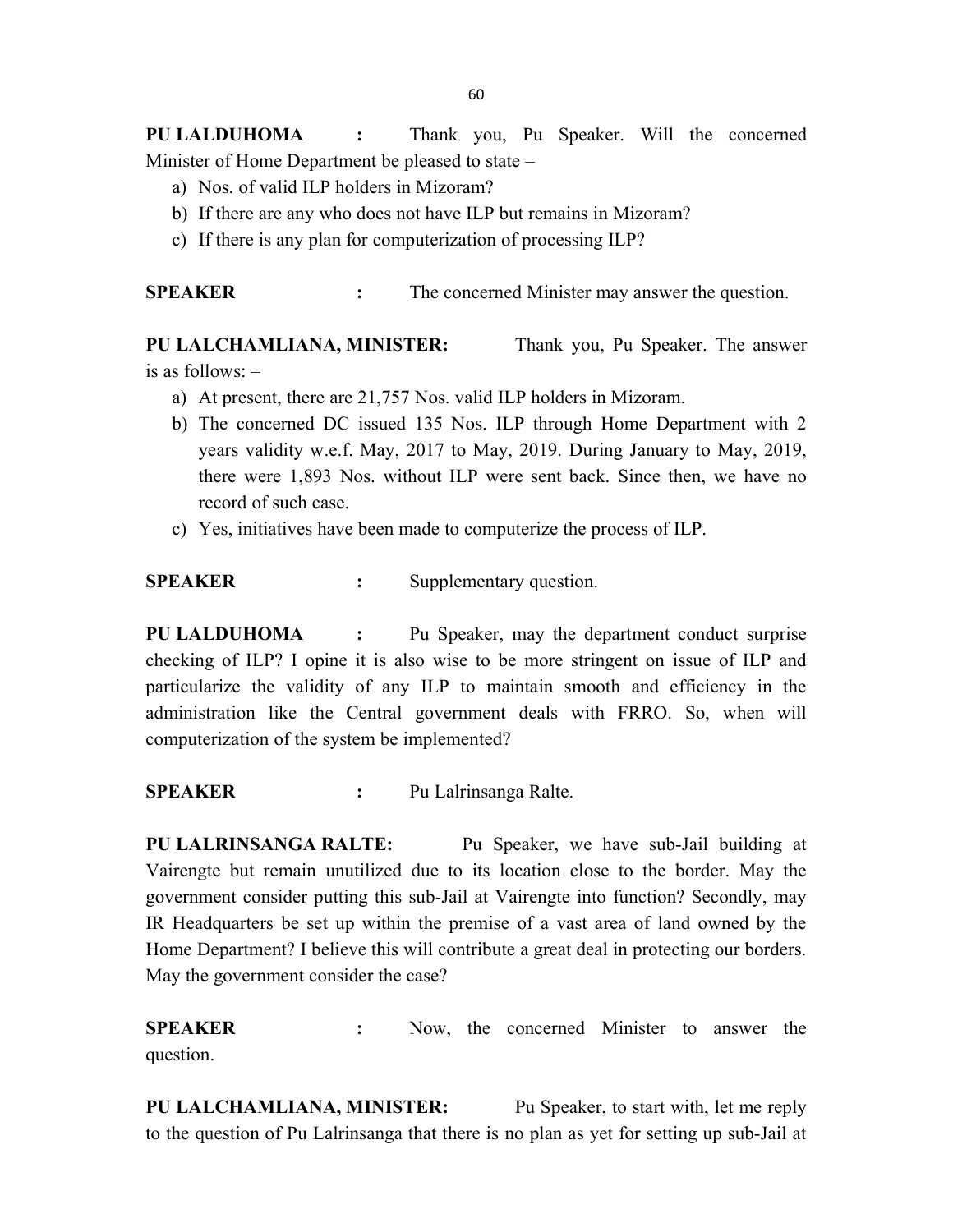Vairengte. Regarding ILP, the concerned officials are taking extreme measures to maintain strict rules on issue of ILP. Apart from this, we have a plan to conduct an awareness campaign on this issue. As suggested by the hon. Members, we will try to conduct a surprise checking more often. Regarding computerization of ILP issue, it is now under process. Thank you.

SPEAKER : We will now move on to our next business.

PU LALDUHOMA : Pu Speaker, I have asked for a copy of Tourism Policy; it was said to be enclosed but I did not find it. Anyway, I want to point out that written questions which I have sent to some Ministers or officials had never been replied which is against the protocol. So, I want you, hon. Speaker, Sir, to note this.

SPEAKER : I request all the hon. Ministers and officials to take note of what our hon. Member have stated. We will now move on to Laying of Papers. The hon. Chief Minister may now lay the following papers on the table of the House –

- i) The Mizoram Municipalities (Ward Committee and Local Council (Third Amendment) Rules, 2015.
- ii) The Mizoram Municipalities (Facilities to Mayor, Deputy Mayor, Chairman, Vice Chairman and Councilors) Rules, 2018.
- iii) The Mizoram Municipal Appellate Tribunal, 2017.
- iv) The Mizoram Urban Areas (Land Development, Landslide Prevention and Mitigation) Rules, 2017.
- v) The Mizoram Street Vendors (Protection of Livelihood and Regulation of Street Vending) Rules, 2017.
- vi) The Mizoram Real Estate (Regulation and Development) Rules, 2019.

PU ZORAMTHANGA, CHIEF MINISTER : Pu Speaker, with your permission and of the House, I lay the following papers on the table of the House –

- i) The Mizoram Municipalities (Ward Committee and Local Council (Third Amendment) Rules, 2015.
- ii) The Mizoram Municipalities (Ward Committee and Local Council (Third Amendment) Rules, 2015.
- iii) The Mizoram Municipalities (Facilities to Mayor, Deputy Mayor, Chairman, Vice Chairman and Councilors) Rules, 2018.
- iv) The Mizoram Municipal Appellate Tribunal, 2017.
- v) The Mizoram Urban Areas (Land Development, Landslide Prevention and Mitigation) Rules, 2017.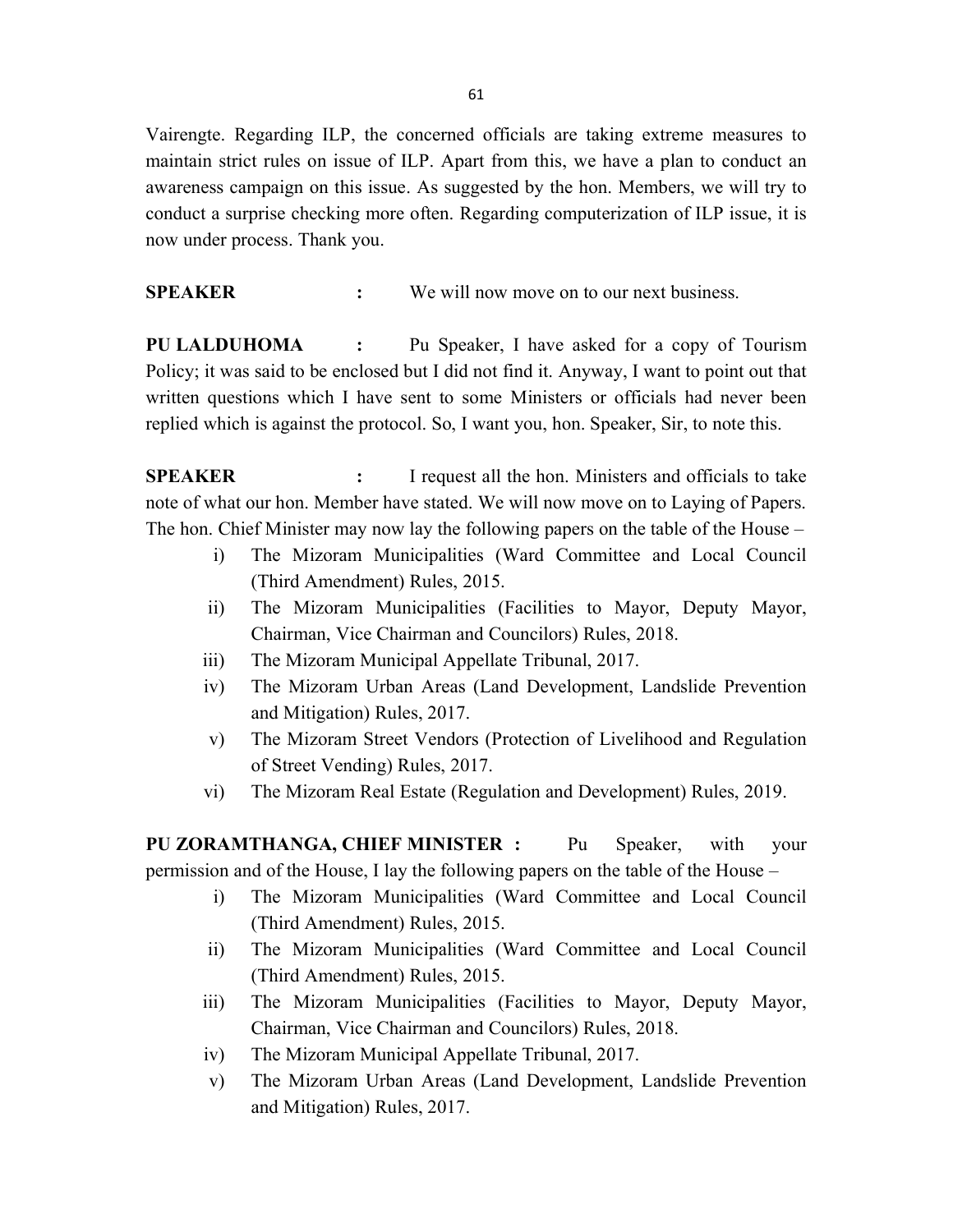- vi) The Mizoram Street Vendors (Protection of Livelihood and Regulation of Street Vending) Rules, 2017.
- vii) The Mizoram Real Estate (Regulation and Development) Rules, 2019.

Thank you.

SPEAKER : Let the copy be distributed. Now, the hon. Chairman of PAC, Pu Lalduhoma may lay the following papers on the table of the House –

- i) Statement of actions taken by the Government on Further Recommendations contained in the  $30<sup>th</sup>$  Action Taken Report of Public Accounts Committee relating to Health & Family Welfare Department.
- ii) Statement of Action taken on the Further Recommendations of Public Accounts Committee contained in the 31<sup>st</sup> Action Taken Report, 2018 relating to Transport Department.

PU LALDUHOMA : Pu Speaker, with your permission and of the House, I lay the following papers on the table of the House –

- i) Statement of actions taken by the Government on Further Recommendations contained in the  $30<sup>th</sup>$  Action Taken Report of Public Accounts Committee relating to Health & Family Welfare Department.
- ii) Statement of Action taken on the Further Recommendations of Public Accounts Committee contained in the 31<sup>st</sup> Action Taken Report, 2018 relating to Transport Department.

SPEAKER : Let the copy may be distributed. Now, the Chairman of Subject Committee-III, Dr. ZR Thiamsanga to present to the House, the Report on the Third Report on Action taken by the Government on the recommendations contained in the Twentieth Report of the Subject Committee-III of the Seventh Legislative Assembly of Mizoram relating to HIV/AIDS under Health & Family Welfare Department.

Dr. ZR. THIAMSANGA : Pu Speaker, with your permission and of the House, I present to the House, the Third Report on Action taken by the Government on the recommendations contained in the Twentieth Report of the Subject Committee-III of the Seventh Legislative Assembly of Mizoram relating to HIV/AIDS under Health  $\&$ Family Welfare Department.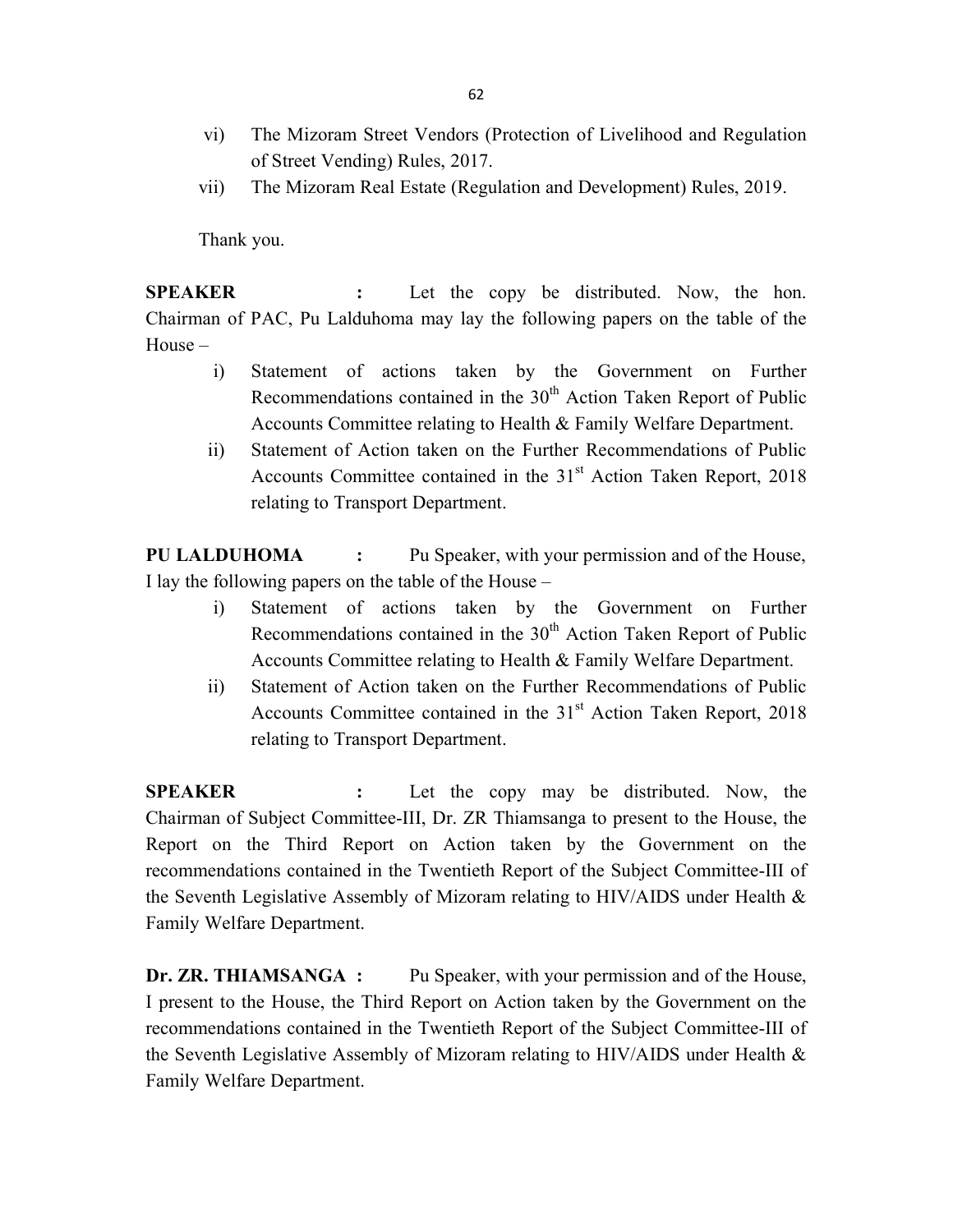**SPEAKER** : Let the copy be distributed. We will now move on to Financial Business and we will start with Discussion on the budget for the year 2019-2020. What will be our timeline?

PU C. NGUNLIANCHUNGA: Pu Speaker, since it is a general discussion, I suggest each member is allotted 20 minutes.

SPEAKER : Our rules do not permit us 20 minutes. Anyway, I think each member should be allotted 10 minutes and each group leader with 15 minutes. Pu C. Lalsawivunga will start.

PU C. LALSAWIVUNGA: Pu Speaker, I thank the hon. House Leader for laying a full budget on the table of the House. Anyway, it is decreased in compare to RE of 2018 – 2019 by ₹2,254.9 crore and the expenditure amounting to ₹2,288.78 crore also is quite less. So, may the hon. Chief Minister explain the reason?

The amount expected from the state-owned tax revenue is ₹573.69 crore and from Goods and Services Tax ₹3,885.19 totally ₹4,458.88 crore. So, if we compare with RE of last year, it has increased by 13.52%. An amount of  $\overline{\xi}$ 459.30 crore is expected from the state-owned non-tax revenue and it seems that our product will amount to ₹1,032.99 crore. From the capital receipt alone, ₹845.31 crore is expected which means we are expecting more funds this year comparing to the previous years. How can we expect such amounts when liquor Act is abolished? I request he concerned Minister to explain it later.

I am glad to hear from our Chief Minister that his Ministry would make all efforts to extract as many funds as possible from the Central Government. I suggest we should try our best to make more progresses with our infrastructures and utilize our budget wisely. Thank you, Pu Speaker.

SPEAKER : The hon. Member, Pu Zodintluanga Ralte.

PU ZODINTLUANGA RALTE: Pu Speaker, I am glad that full budget is laid for discussion. Firstly, I will stress on the fiscal deficit which is estimated at 53.07 crore, 2.06% from the GSDP. So, it is important that this ministry should try to prevent increase of our fiscal deficit and utilize funds only for capital investment. It is estimated that the outstanding liabilities by the end of 2019-2020 will be ₹8,847.97 crore which is 33.66% from our GSDP and this is simply the result of efforts made by the previous ministry. I hope this ministry keeps up the good work.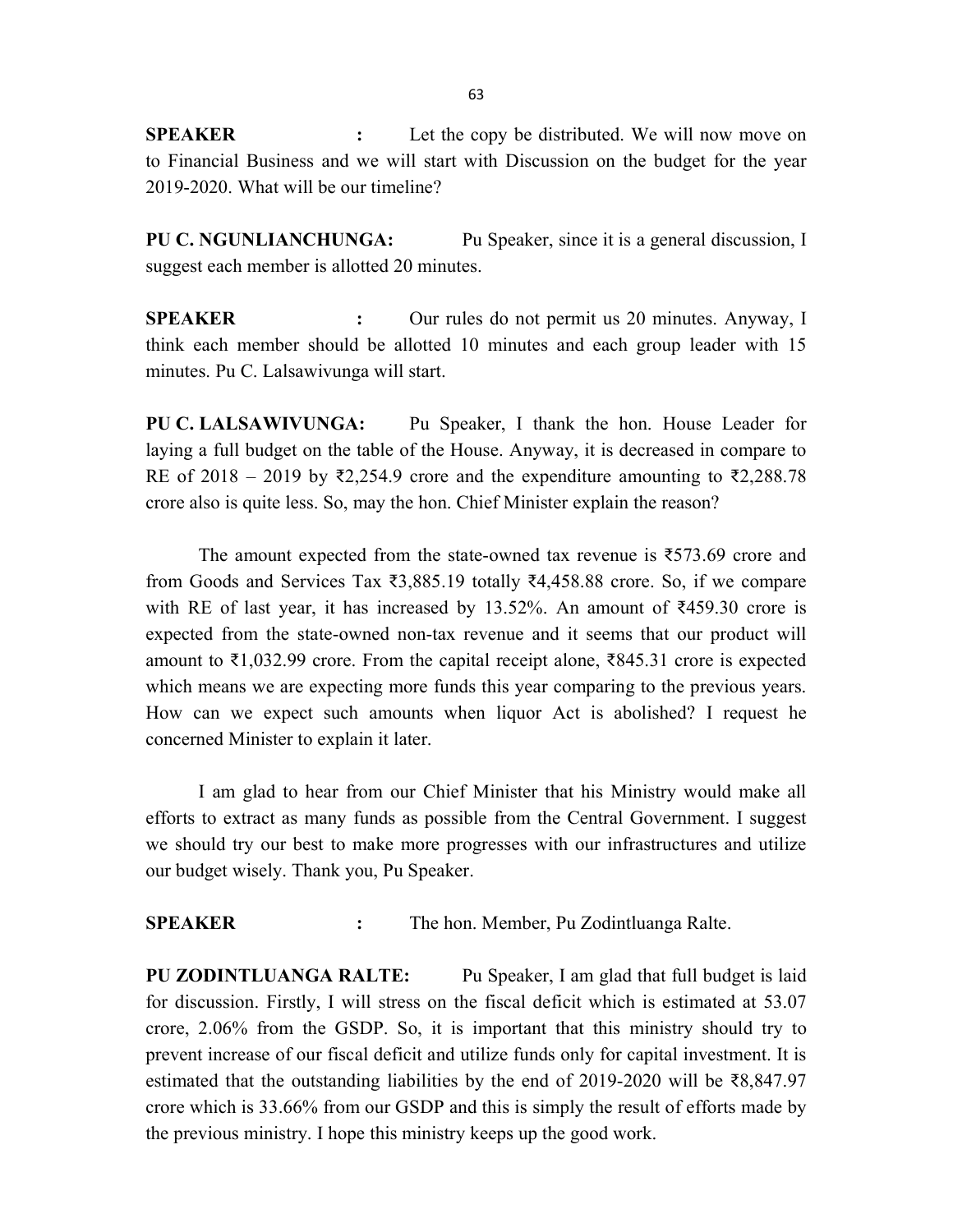It is stated that  $\overline{\xi}$ 750 crore is allocated for SEDP which is the flagship programme. If so, whether there is any guideline from the government for the implementation of SEDP? What are the aims and objectives?

Pu Speaker, if we carefully study the budget, we can see in which departments the government gives its priority and it is sad that agriculture department is not one of them. At the same time, I am amaze not to see in the budget concerning distribution of ₹3 lakh to each household and for construction of tiered road as assured during the election campaign. Let us hope such proposals are yet to be submitted in the central government. Likewise, regarding bamboo processing is not highlighted in the budget despite insinuation to be a good instrument for uplifting rural economy. I am glad that ₹11,000 lakh is placed for NEDP for continuation of the projects initiated by the former ministry. I express my best regard to this new Ministry. Thank you.

#### SPEAKER : Hon. Member, Pu V.L. Zaithanzama.

PU VL. ZAITHANZAMA: As mentioned earlier, Pu Speaker, our budget for the year 2019 – 2020 is ₹10,692.32 where as the estimated liability is ₹1,455.58. I request the concerned Minister to explain this more clearly. As mentioned by the hon. Member, Pu Zodintluanga, SEDP is not a mention while refurbishing highways and roads are highlighted; funds allocated for new districts is also highlighted but not any of filling of vacant posts for nurses and doctors. But allocation of budget provision for Sports promotion through SEDP is much appreciative. As for incentive cash award of ₹100, I believe this could be increased as per needs. I am glad that ₹100 is placed for the promotion of various disciplines in Sports. I hope our budget will be utilized wisely for overall development of our State. Thank you.

SPEAKER : Pu Zothantluanga, hon. Member.

PU ZOTHANTLUANGA: Thank you, Pu Speaker.I appreciate measures taken for the functioning of 5 districts which was declared under the Congress Ministry indicating nepotism being put aside for the welfare of the people. This ministry truly set an example to others. It is unfortunate that implementation of 3 new districts initiated during the previous MNF ministry had been neglected during the previous Ministry of Congress party. Anyway, it is appreciative that this Ministry takes a fresh initiative for the implementation such new districts and allocated ₹885 lakh to that effect.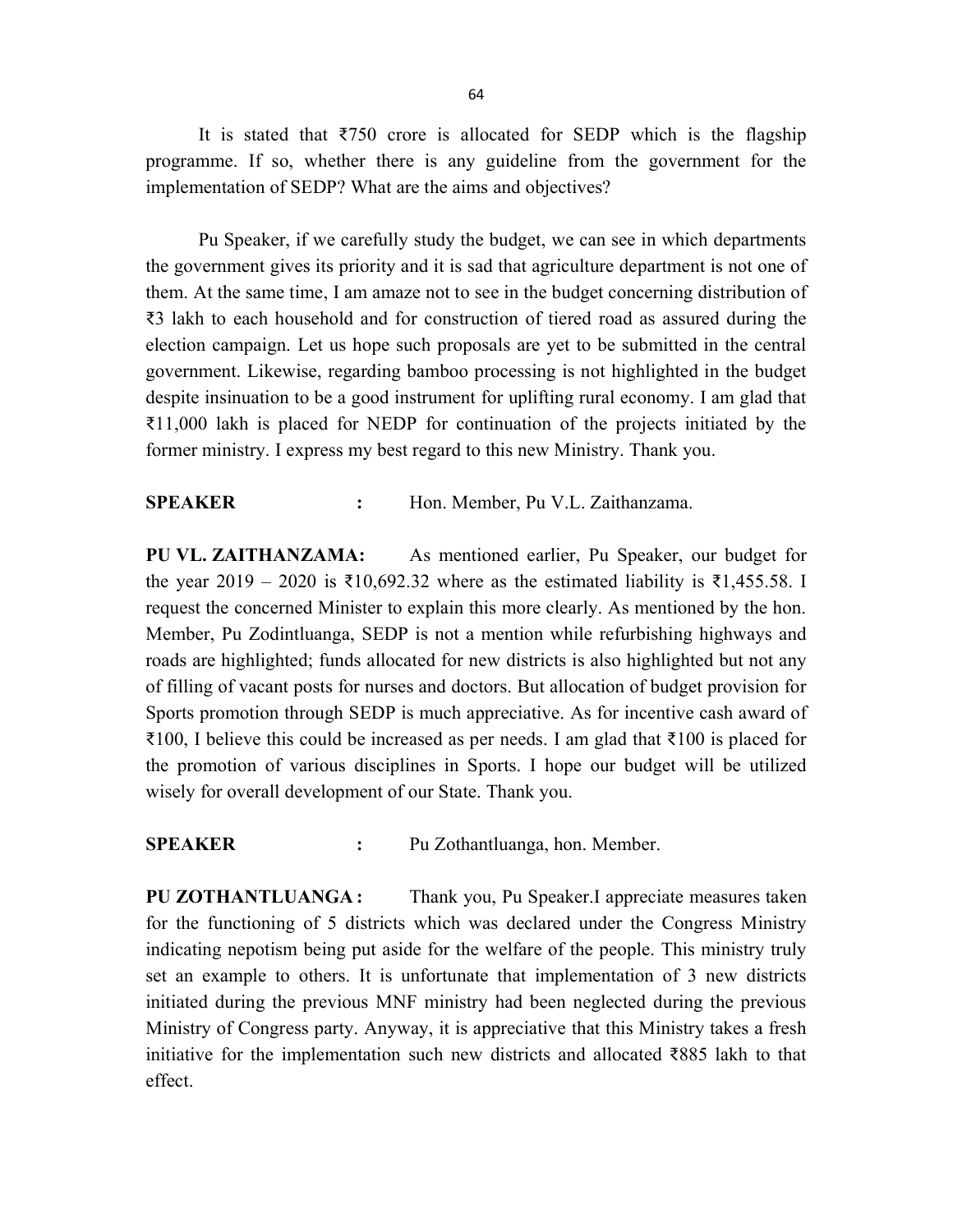65

Knowing the importance of public health, I am glad that initiative has also been made for recruitment of doctors and nurses and for that purpose ₹5,000 lakh is placed. We are all aware of the need of more teachers across our state, and, in order to meet the requirement ₹3,000 lakh is allocated. All the points I have and not mentioned clearly reflect how this ministry plans to work for the development of our State. Thank you.

SPEAKER : Hon. Member, Pu Andrew H. Lalthangliana.

PU ANDREW H. THANGLIANA: Thank you, Pu Speaker. Under Head of Accounts (a) State Goods and Service Tax, we see that the budget estimate of ITC Cross Utilization of SGST and IGST is ₹27,500 lakh against ₹2,500 lakh of last year. So, may this be clarified? Secondly, under 'Receipt under the state motor vehicles taxation act' the estimated budget is  $\overline{\xi}1,700$  against  $\overline{\xi}1,600/$ - lakh of last year. I find this a bit confusing since one-time vehicle road tax is abolished. So, what will be our main source of income from this when the estimated budget is increased by  $\bar{\tau}100$ lakh? If we look in the receipt of rural water supply scheme, the budget estimates is increased immensely comparing to last year. So, what will be our main source of revenue to increase to such amount?

I would like to tender some suggestions regarding the implementation of water supply scheme in several villages such as Thingdawl which is my constituency. The scheme was delayed as they were reluctant to pay for the installation charges. I would be grateful if the government could find a way to resolve this issue.

 Lastly, I am delighted with the formation of three new districts. However, i would like to urge the government to not forget and ignore the existing districts and its development. Thank you.

CHAIRMAN : Dr. Vanlaltanpuia is next.

Dr. VANLALTANPUIA : Pu Chairman, thank you. I am grateful and satisfied with the presentation of our budget for the financial year 2019-2020.

 Due to sublime planning and management, MLA's will be able to serve their constituency with more efficiency with the release of untied funds. We will also be able to utilize funds from NABARD, NCDC through loans.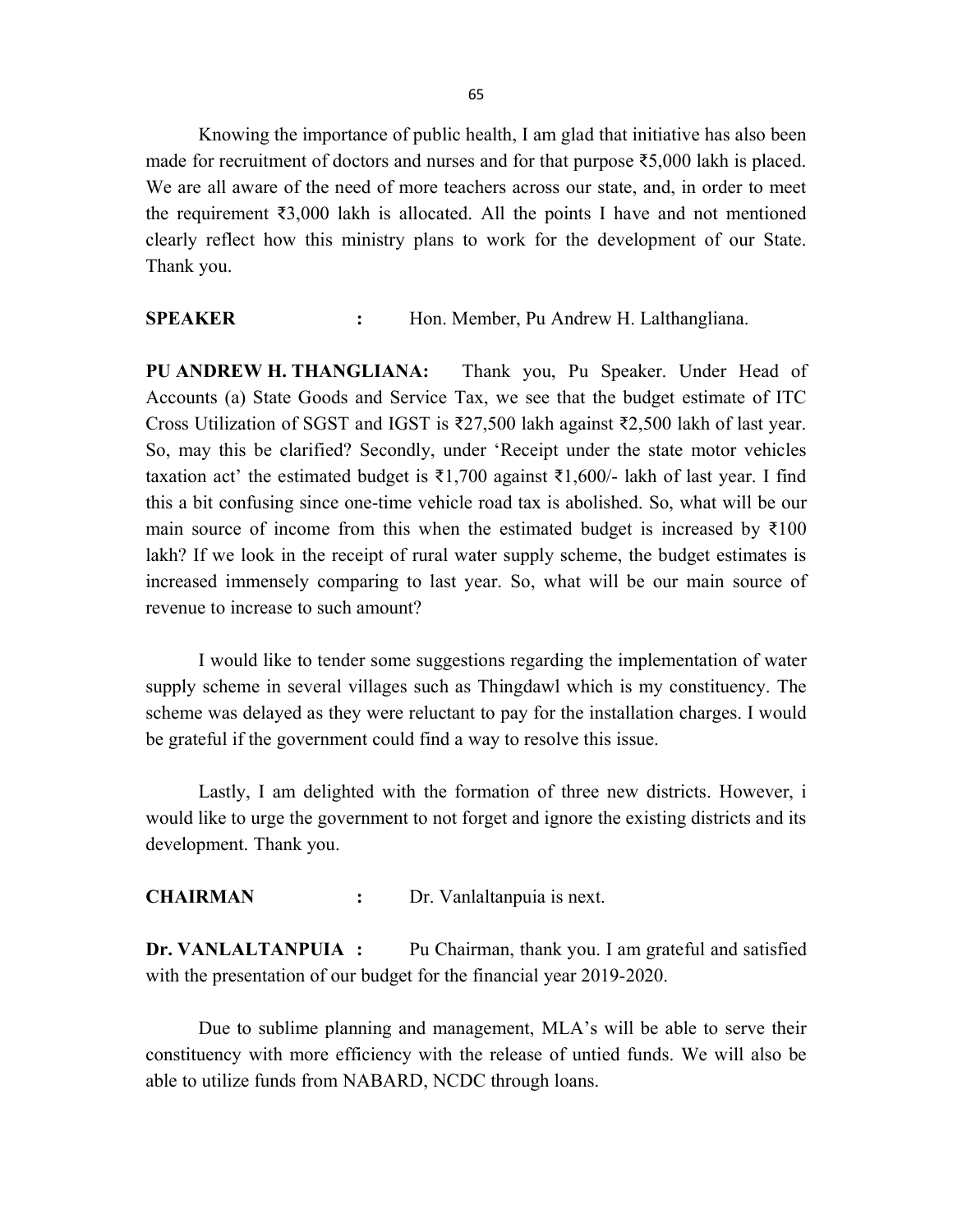There is also better planning and management for centrally sponsored scheme, DONER, NEC, NLCPR and NEAD.

I am also thankful for the allocation of 500 lakhs for skill development and entrepreneurship for the young. There is also provision for better healthcare scheme and better healthcare facility and more allocation for road funds.

 Lastly, I am honored to mention that our liabilities are decreasing while there is an increase in our GSDP. I am thankful that our revenue surplus is more than our revenue expenditure.

 I thank our hon. Chief Minister and Finance Minister for formulating an excellent budget for our state. Thank you.

CHAIRMAN : Who will be next? Dr. Vanlalthlana.

Dr. VANLALTHLANA : Pu Chairman, thank you. I feel very privileged to be a part of the budget discussion. I have always been very interested in our budget as we are directly affected by it.

 There was a sudden increase in our GSDP in 2015-2016 while there is no significant increase in our revenue. As such, i have some reservations regarding the method of calculation for our GSDP.

 I believe more effort should be taken in manufacturing and production in order to raise our GST.

 I have personally taken an interest in state debt for a long time and i regret that our state debt is phenomenally high compared to other states. State debt is calculated based on our GSDP and this is an area where more effort should be taken by our government.

 Mizoram ranks second in terms of education budget and we need to make sure to utilize this budget to achieve better results. We also need to prepare our budget towards achieving sustainable development goals.

 We must utilize SEDP for entrepreneurship development scheme for young people.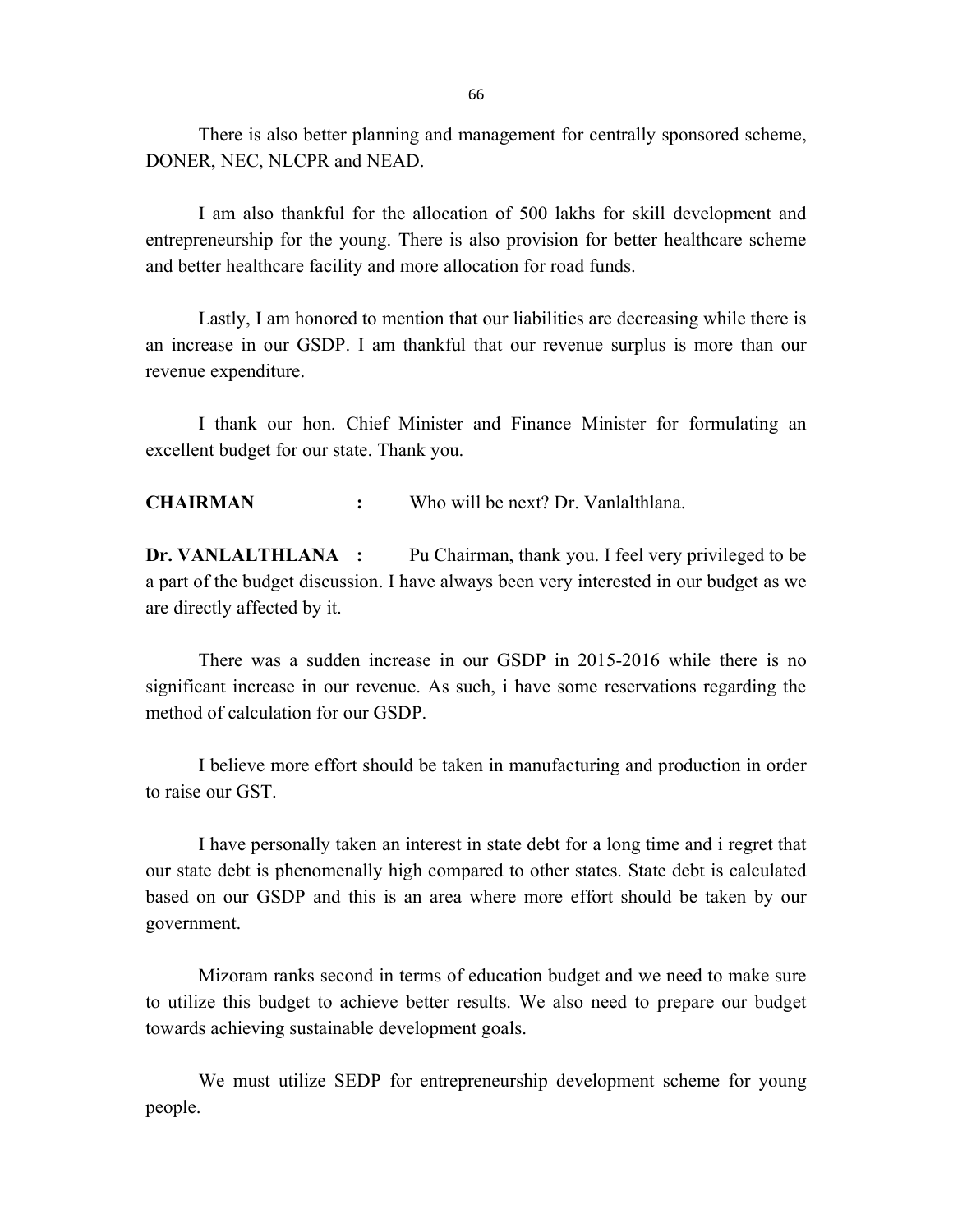67

 All in all, the presentation of budget is excellent and i hope that this ministry will try its utmost for the development of Mizoram. Thank you.

CHAIRMAN : It is now 1 PM and we will have a recess and continue our session at 2 PM.

### 2:00 PM.

DEPUTY SPEAKER : We will now start our afternoon session. I would like to request our respected members to use Mizo language as far as possible as this session is broadcasted across Mizoram. This is also to preserve our language and we should be the one to start this process at this House.

Let us now invite Dr. ZR. Thiamsanga and start the afternoon discussion.

Dr. ZR. THIAMSANGA : Pu Speaker, thank you. I am honored that i am a part of the discussion for Mizoram budget 2019-2020. As a first timer, i am not familiar with the process; however, the presentation is straightforward and easy to understand.

First of all, i am elated to see that  $\text{\textsterling}75,000$  lakh is set aside under SEDP which is the flagship programme of our current ministry.

 I would also like to mention the continuation of NLUP which was the flagship programme of the previous ministry which display the broadmindedness of our current ministry.

 Other proposition includes 500 lakhs for skill development, increased funding for Healthcare system and MR and creation of more posts for doctor and nurses.

 ₹17,000 lakh is set aside for state matching share through CSS, NABARD and other agencies.

 Lastly, our revenue surplus has increased under the leadership of our hon. Chief Minister. With that, i pledge my support for this budget. Thank you.

DEPUTY SPEAKER : Prof. F. Lalnunmawia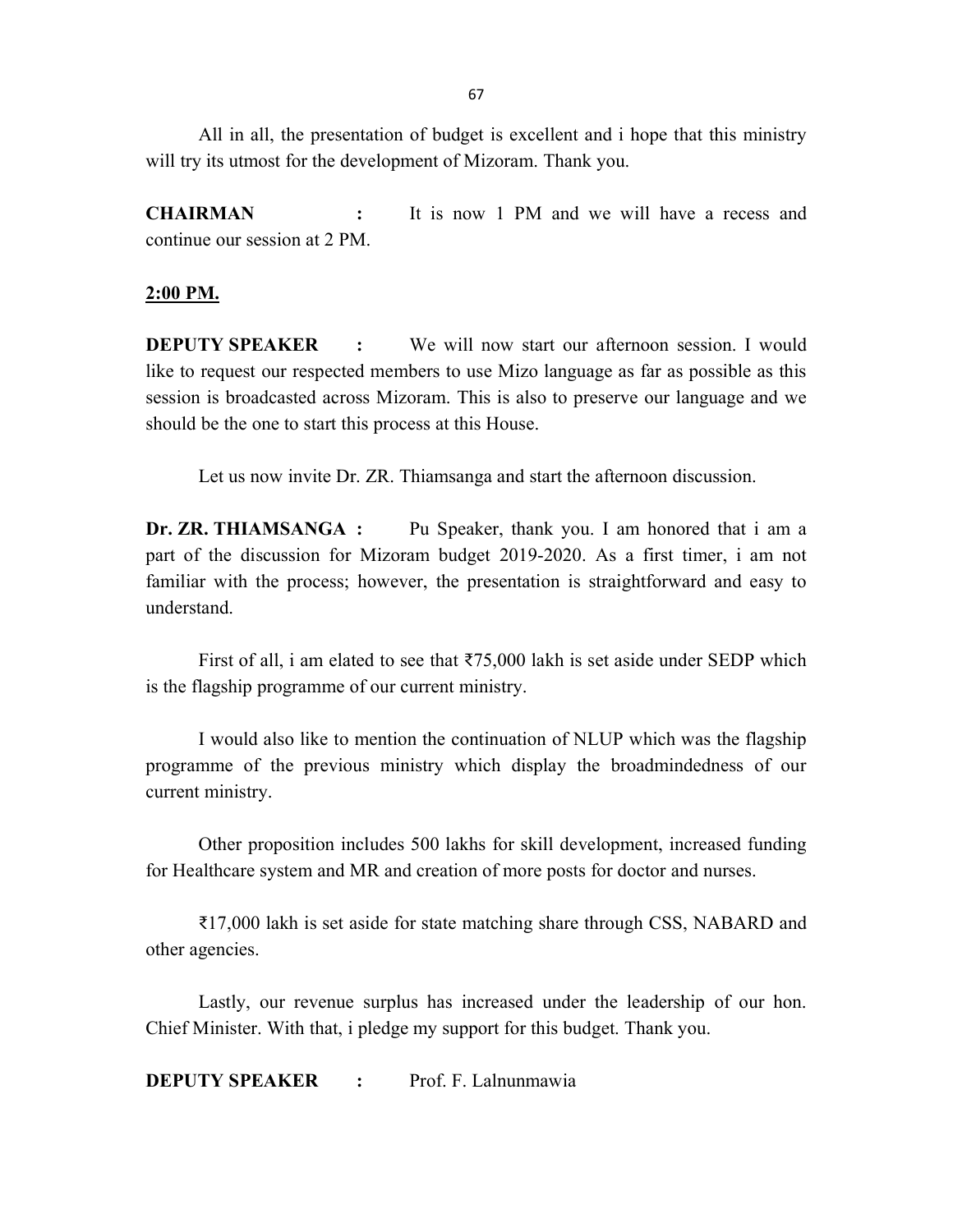Prof. F. LALNUNMAWIA: Pu Deputy Speaker, thank you. At a glance, our budget is satisfactory and i applaud this ministry for their hard work.

 Seeing that our budget increased considerably, i place my utmost confidence in this ministry so that it will benefit the public and be used for the development of Mizoram.

 As mentioned by members before me, several provisions have been added under SEDP such as creation of more posts for doctors and nurses, sports and youth services and elementary education.

 ₹15,000 lakh is set aside for maintenance and construction of roads and ₹5,000 lakhs for general works. Also, ₹30,000 lakhs have been set aside fir SEDP normal fund and ₹11,000 lakhs for continuation of existing projects.

 Another memorable achievement is the increase in GSDP by 16.15% and decrease in state debt.

Also, i would like to mention the availability of  $\bar{\tau}$ 17,000 lakhs for state matching share which i hope will be a considerable source of fund for Mizoram.

 Lastly, i am satisfied with our proposed budget and would like to pledge my support. Thank you.

**DEPUTY SPEAKER** : Let us now invite Pu LalrinsangaRalte.

PU LALRINSANGA RALTE: Pu Speaker, thank you. I am grateful that our full budget for the financial year 2019-2020 has been presented. Our budget clearly displayed the expectations, vision and priorities of our ministry and i have confidence that our expectations will be met.

 I take pride in the work performed by our leader such that our revenue surplus outweighs our revenue expenditure and our GSDP have increased. Our fiscal deficit has also decreased by 2.02%. On top of that, this Ministry aims to increase our state own revenue.

 Another important point i want to mention is the amount set aside for SEDP which is ₹7,500 lakhs. Several areas will be included under SEDP such as Healthcare,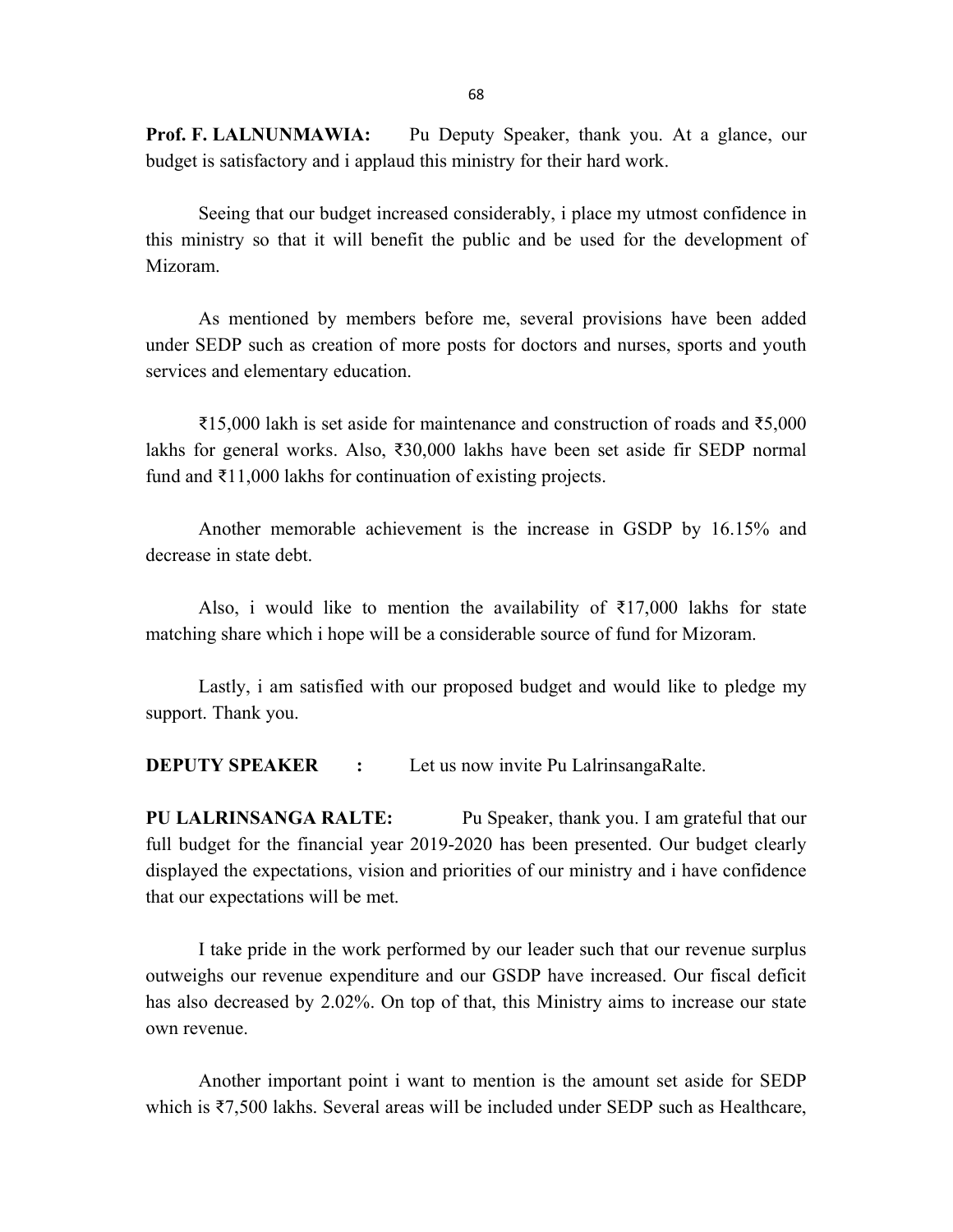Sports, education, skill development, maintenance and construction of roads and others.

 What is certain under our Annual Financial Statement is that more than 50% of our budget goes to government employees and as such they need to perform in accordance with their wages.

 Lastly, our budget shows the progress we have made and i hope that our government will continue this so as to benefit the people of Mizoram. Thank you.

#### DEPUTY SPEAKER : Dr. K. Pachhunga

Dr. K. PACHHUNGA : Pu Deputy Speaker, thank you. I am fortunate that i could be present for the presentation of this budget intended for the development of Mizoram. It is evident that it is a budget for the lower class and i thanked our hon.Chief Minister and Finance Minister for their diligence.

 Our revenue expenditure is high as a large amount went to the wages of government employees. Less than 6% are government employees and if they pay even 1% professional tax, the amount collected can be repurposed for healthcare.

 Detailed management and administration of property and building tax is required so that there can be a fair system. Also, i believe professional tax should be taken from migrant workers.

 As mentioned before, our budget is inclusive and has made provision for SEDP which include healthcare scheme, education, sports, road maintenance and communication and continuation of NLUP. Also, it has set aside Rs. 8,500 lakhs for muster roll employees.

Lastly, i am satisfied with our budget and am thankful that this budget will accommodate every citizen of Mizoram. The only thing we need is to ensure that this budget will be rightly utilized where it is intended. Thank you.

DEPUTY SPEAKER : Pu Biakzaua.

PU H. BIAKZAUA : Pu Deputy Speaker, thank you. I am honored to be able to take part in the discussion for our budget and i believe that we are satisfied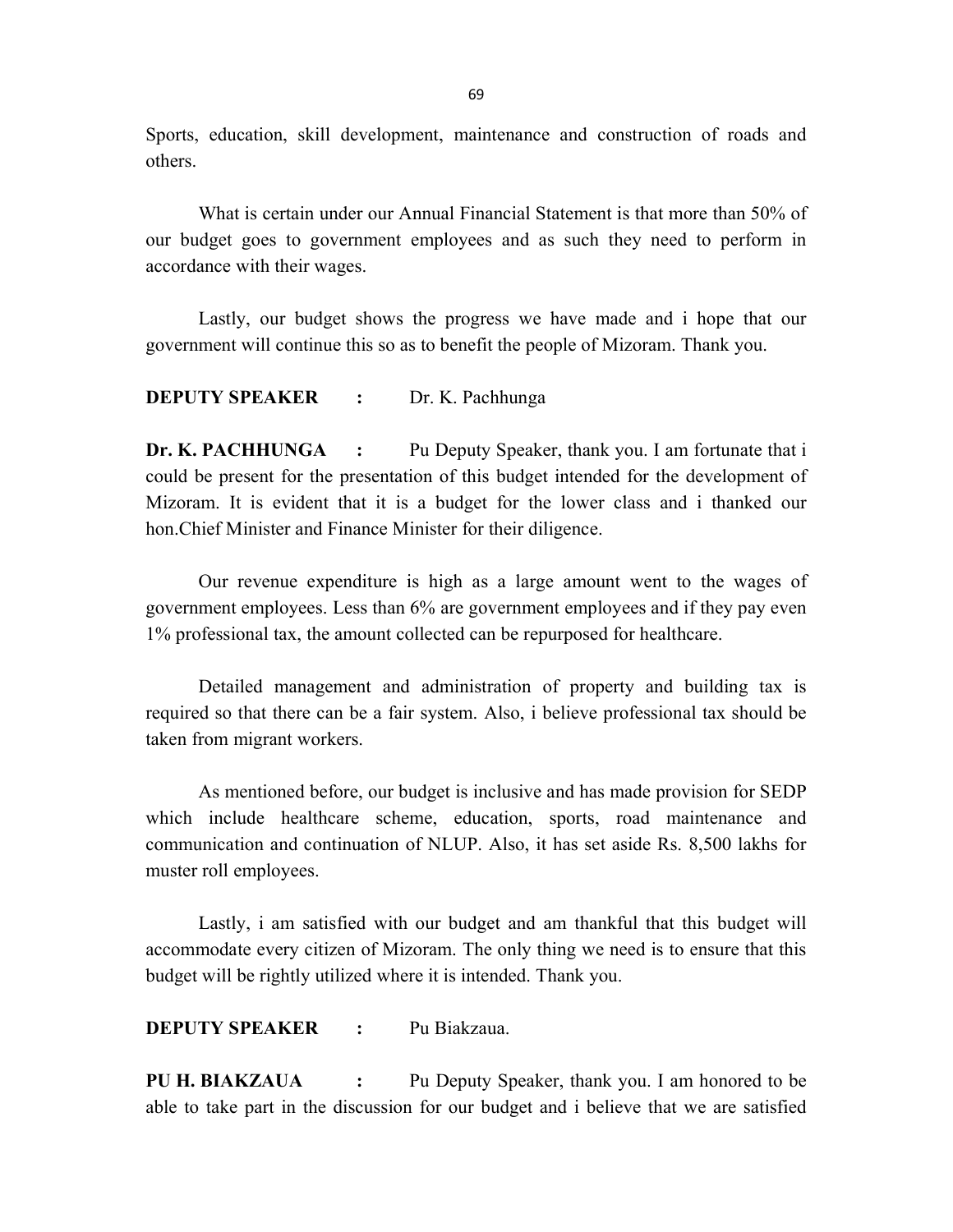70

with it. I commend our hon.Chief Minister and Finance Minister for preparing an inclusive budget which will benefit the people of Mizoram.

 According to Revised Estimates from 2018-2019, our tax revenue will increase by 13.52% and our revenue receipt will surpass revenue expenditure by 5.58%.

As mentioned by the members before me,  $\overline{\xi}$ 170 lakhs is set aside for state matching share. Also, ₹750 lakhs is set aside for SEDP which is the flagship programme of this ministry. This will include healthcare, regularization of doctors, nurses and healthcare workers; education, sports, road maintenance, construction and communication.

 Lastly, with the addition of 3 new districts, restructuring and better management and administration of district departments is required. Thank you.

### DEPUTY SPEAKER : Pu H. Lalzirliana

Er. H. LALZIRLIANA : Pu Deputy Speaker, thank you. I am honored to stand before this House and be a part of the discussion for our state budget. As mentioned by members before me, it is certain that it is an inclusive budget that will benefit every household in Mizoram.

 Our budget system was revised under Niti Aayog and is divided into state budget and union budget. We are currently discussing our state budget.

 Our tax system is also revised where VAT is replaced by GST. One important point i would like to mention is the absence of petroleum and petroleum products which could be a potential source of revenue for our State government.

The addition of 3 new districts will also generate more revenue for Mizoram.

 I would like to mention a few important points that is included in our budget such as setting aside of ₹750 lakhs for SEDP, ₹15000 lakhs for maintenance and construction of roads, new healthcare scheme, ₹5000 lakhs for regularization of doctors, nurses and healthcare staffs, ₹2000 lakhs for medical reimbursement, ₹5000 lakhs for corpus funds; a total of ₹12000 lakhs.

 Lastly, i have faith in our government that our budget will be used as intended and will be instrumental in the development of Mizoram. Thank you.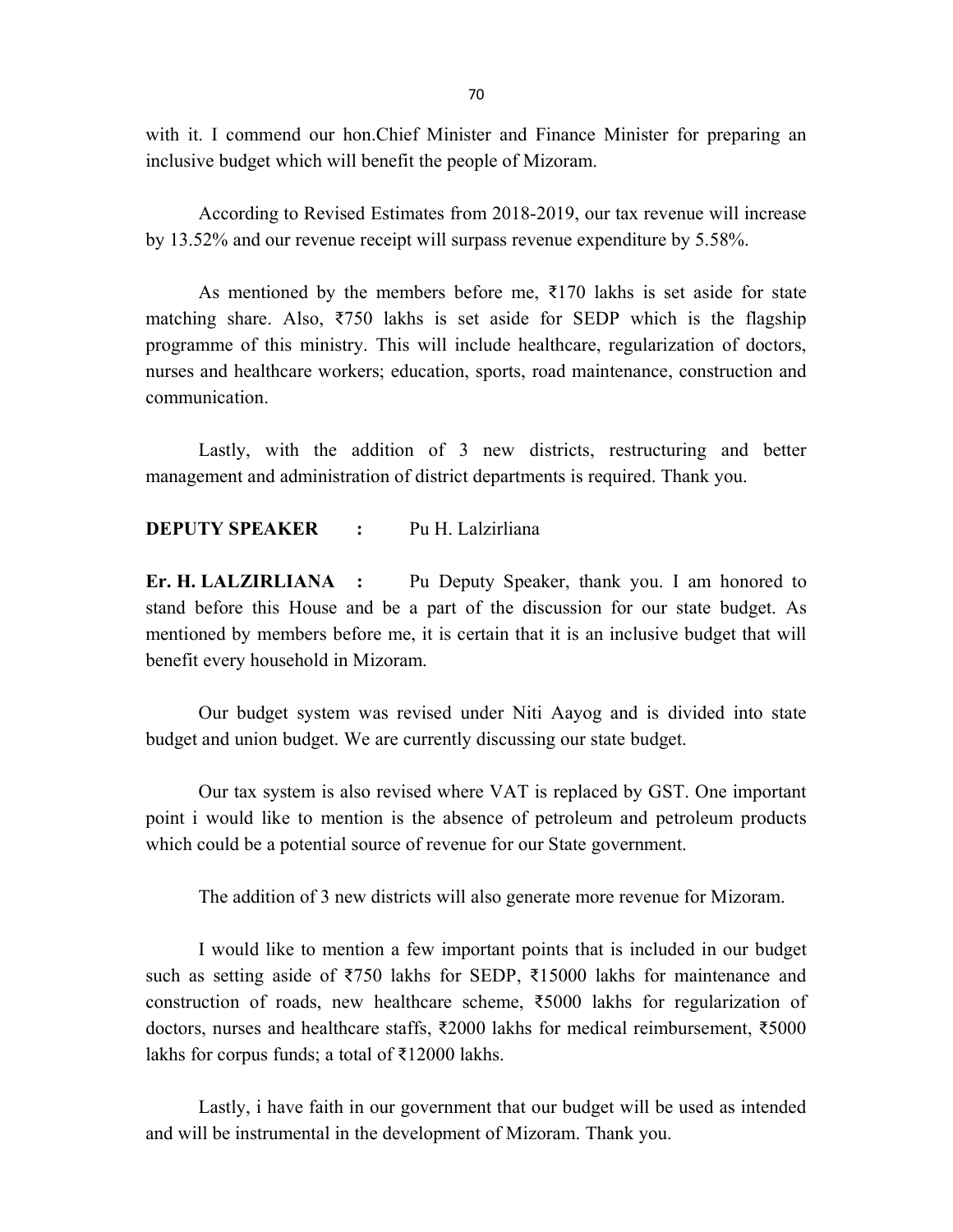DEPUTY SPEAKER : Pu C. Lalmuanpuia

PU C. LALMUANPUIA : Pu Deputy Speaker, thank you. I thank God and my constituency Aizawl North-III for making it possible to be a part of this discussion for Mizoram budget 2019-2020.

 21.40% of our budget is for capital expenditure which is a reasonable amount. Our state own revenue and state won non-tax resources have increased and i applaud our hon.Chief Minister and Finance Minister for achieving this great feat.

 ₹450 lakhs have been set aside for the functioning of our 3 new districts. Under our current ministry's flagship programme SEDP, ₹75,000 lakhs have been set aside. ₹2,000 lakhs have been set aside for regularization of doctors, nurses and healthcare staffs, ₹1500 lakhs for road maintenance and construction, ₹5,000 lakhs for healthcare, ₹11,000 lakhs for NEDP and other projects, ₹6,000 lakhs for Parking House Support System (PAHOSS), ₹3,000 lakhs each for water and power aupply scheme.

 Lastly, ₹3.71 crores have been set aside under Lok Ayukta to fight corruption and i have faith in our government that our budget will be utilized for the benefit of the people. Thank you.

#### DEPUTY SPEAKER : Pu C. Ngunlianchunga

PU C. NGUNLIANCHUNGA: Pu Speaker, thank you. Several members have discussed about the positive aspects of our budget and i admit that there are some good points. The presentation is also clear and simple. However, i want to provide some criticisms and point out the negative aspects of our budget.

First of all, the full budget figure is overwritten and it is not the original budget. Also, there are several printing errors such as the year, pictures of our members were interchanged (Pu Rosik Mohan instead of Pu KT Rokhaw) and disappearance of Excise & Narcotic department in the statistical handbook. I would like to request our officials to be more cautious in the future.

In contrast to other members, we, on your left side have little reason to be jubilant about out budget other than the increase in MLA Fund from  $\bar{\tau}100$  lakhs to  $\overline{5}150$  lakhs. One of the main reasons is that only 21.41% of our budget will go to the public and i am doubtful that this budget will indeed benefit the people of Mizoram.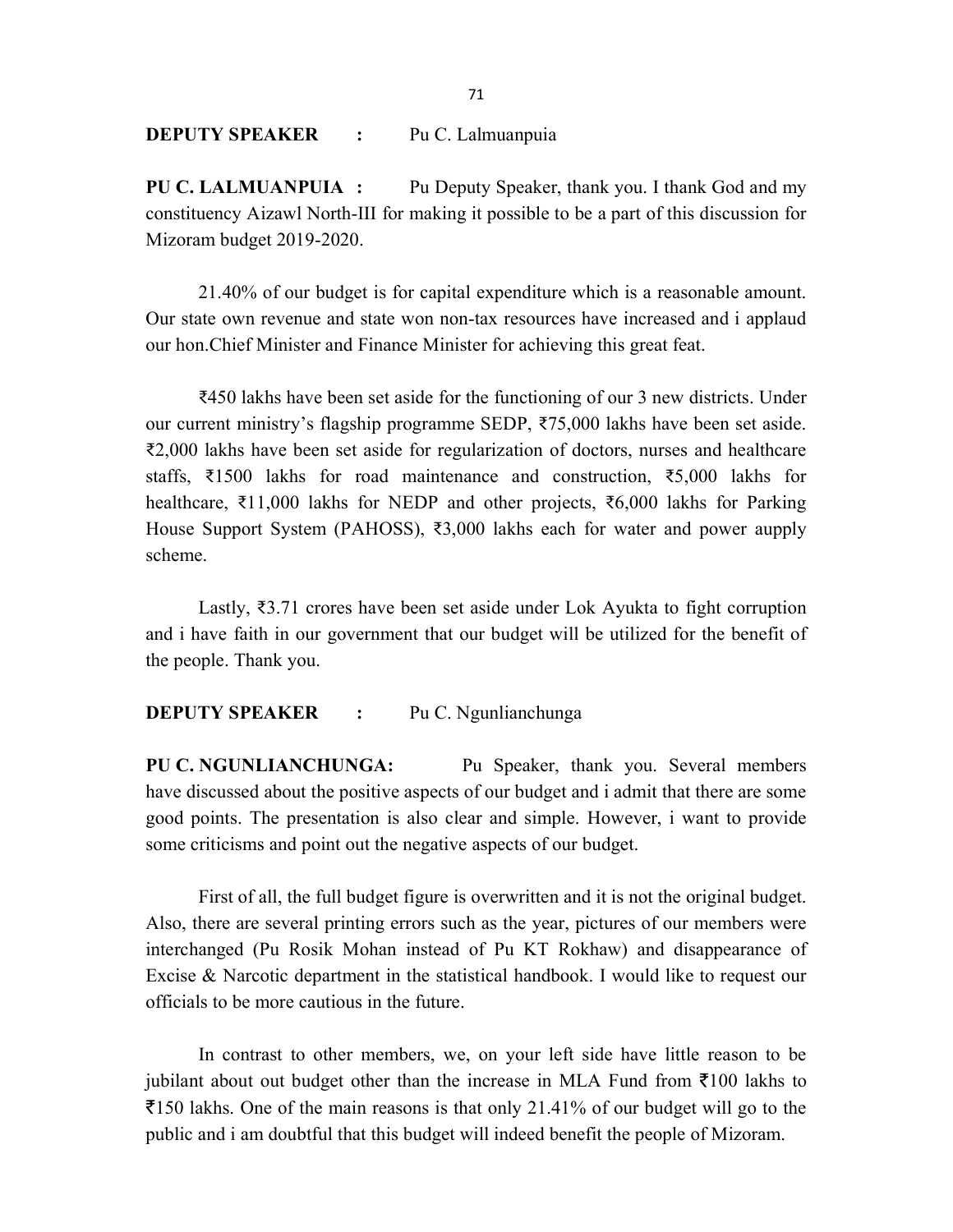I would like our DCA Minister to look into the salary of District Councils and confirm if they will implement  $7<sup>th</sup>$  Pay salary within this year.

 Our hon. Chief Minister has promised a sum of 3 lakhs for every household under SEDP, i am doubtful that this will be realized considering the size of our budget.

 We have 3 new districts and we are celebrating the birth of these districts and for the achievement of the government. I see no reason to celebrate as i am concerned about the source of funding for these districts considering we are unable to even resolve our border issue till now.

Lastly, i can only say that it is disappointing that there is no provision for the people of Mizoram in our budget. Thank you.

### DEPUTY SPEAKER : Pu LalrintluangaSailo

PU LALRINTLUANGA SAILO: Pu Deputy Speaker, thank you. It is a privilege for me to be able to take part in the discussion for our budget. It is an inclusive budget and is made for the lower income household.

 Pu Deputy Speaker, i believe our hon. Chief Minister has achieved a great feat in setting aside ₹75,000 lakhs under our flagship programme, SEDP after only 1 year after the election. In comparison, the previous ministry put up their flagship programme, NLUP three years after the election.

Other notable achievements include appropriation of  $\overline{55,000}$  lakhs each for healthcare scheme and regularization of doctors, nurses and healthcare workers; ₹3,000 lakhs for education and 17,000 lakhs for state matching share for centrally sponsored scheme.

Recognizing the importance of communication,  $\overline{\xi}$ 15,000 lakhs is set aside for road maintenance and construction as well as ₹8,500 lakhs for wages of muster roll employees.

Lastly, the overall presentation of this budget is simple and easy to understand. Having a few printing mistakes is understandable considering the short amount of time it has to prepare. Thank you.